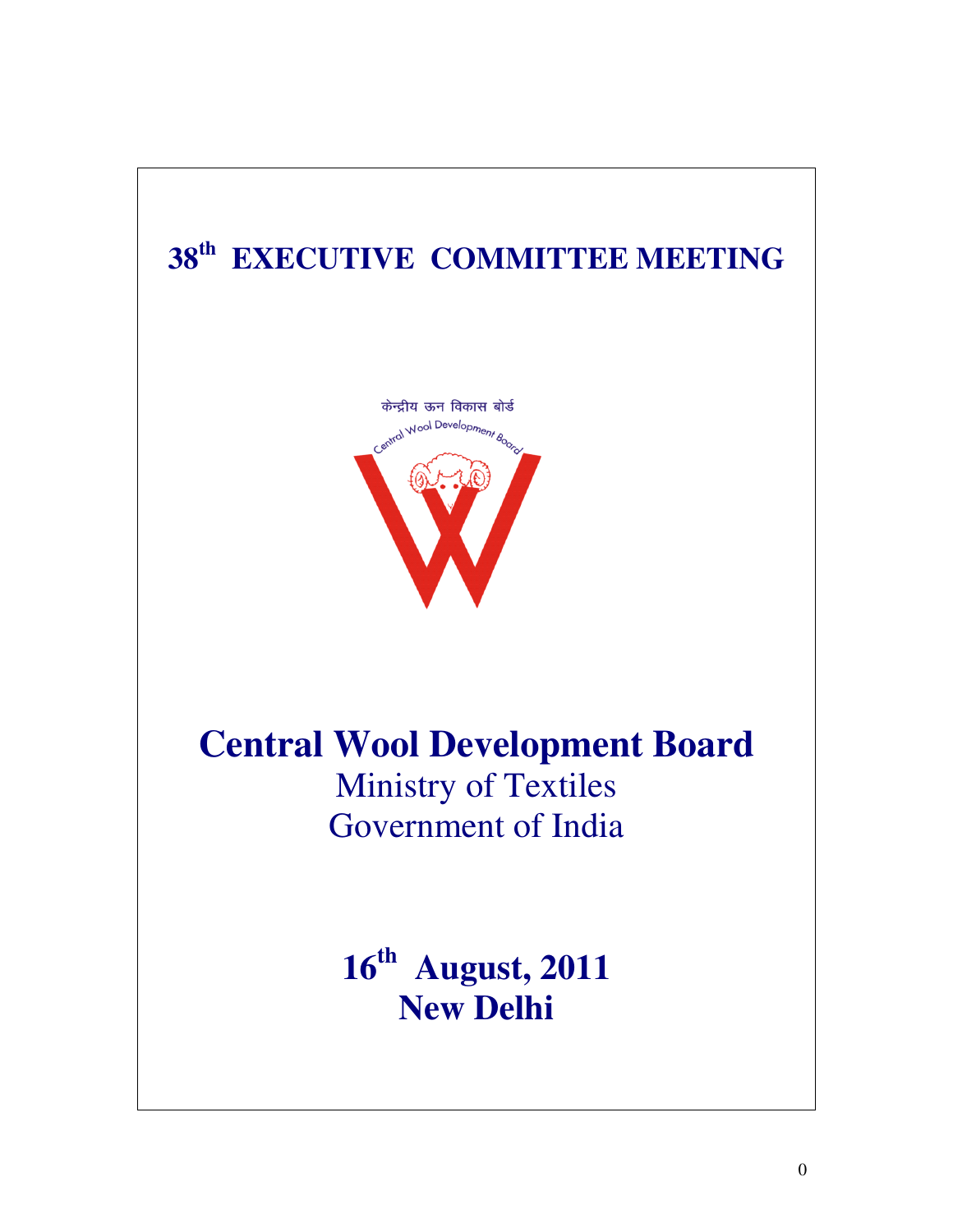## **AGENDA ITEMS FOR 38th EXECUTIVE COMMITTEE MEETING OF THE CENTRAL WOOL DEVELOPMENT BOARD WILL BE HELD ON 16-08-2011 AT 10.30 A.M. AT UDYOG BHAWAN, NEW DELHI.**

| S.<br>No.      | <b>Agenda</b> item                                                                                                                                                                                                                                                  | Page<br>No.    |
|----------------|---------------------------------------------------------------------------------------------------------------------------------------------------------------------------------------------------------------------------------------------------------------------|----------------|
| $\mathbf{1}$   | Confirmation of the minutes of the $37th$ meetings of the<br>Executive Committee held on 3 <sup>rd</sup> March, 2011 at New Delhi.                                                                                                                                  | 2              |
| 2              | Action taken report on the decisions of the $37th$ meeting of the<br>Executive Committee of the Board.                                                                                                                                                              | $\overline{2}$ |
| 3              | Discussion and approval of pending project proposals as<br>recommended by 18 <sup>th</sup> meeting of the project committee of the<br>Board held on 8 <sup>th</sup> August, 2011.                                                                                   | 3              |
| $\overline{4}$ | Discussion and approval for increased cost of machinery for<br>R&D project sanctioned in favor of CSWRI (ICAR), Jaipur.                                                                                                                                             | 6              |
| 5              | To take decision on two CFCs being sanctioned under Quality<br>Processing of Wool scheme for whom CFC have already been<br>sanctioned in the past and they have also applied again for<br>another CFC for different activity and machinaries at Kullu and<br>Mandi. | $\overline{7}$ |
| 6              | Seminar being organized by CSWRI at Jaipur on "Prospects and<br>Retrospect of Small Ruminant<br>and Rabbit<br>Production:<br>Contribution to Socio-economic Security" and to provide<br>financial support of Rs. 5.00 lakh from CWDB.                               | 8              |
|                | Any other item with the permission of the Chair.                                                                                                                                                                                                                    |                |

#### List of Annexure

| Annex./Agenda No. | Page No.  |
|-------------------|-----------|
|                   | $9 - 14$  |
|                   | $15 - 18$ |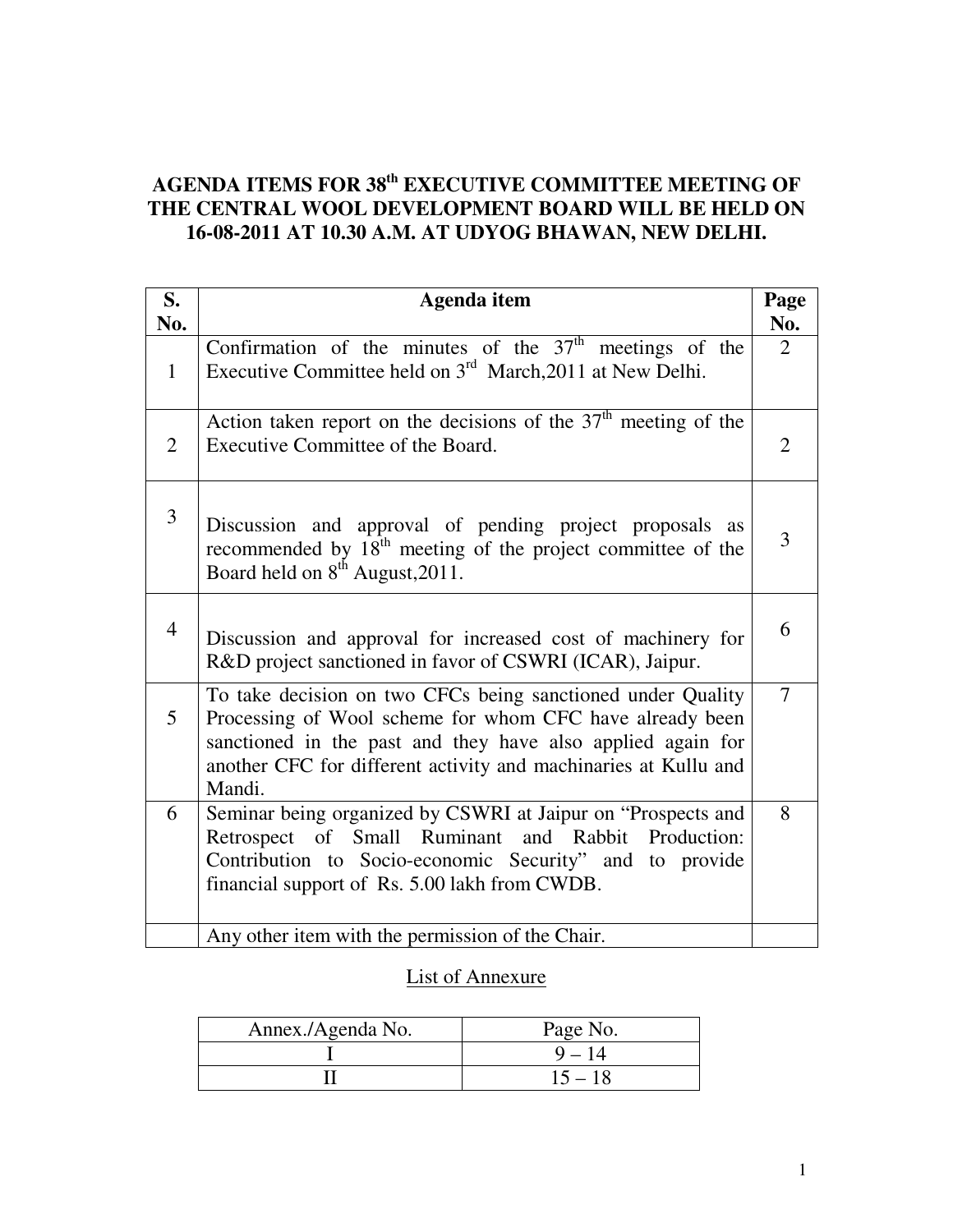# **AGENDA ITEM FOR 38th EXECUTIVE COMMITTEE MEETING OF CWDB TO BE HELD ON 16-08-2011 AT 10.30 A.M. AT NEW DELHI**

# 1. Confirmation of the minutes of the  $37<sup>th</sup>$  meeting of the Executive Committee held on 3<sup>rd</sup> March, 2011 at New Delhi.

The 37<sup>th</sup> Meeting of the Executive Committee of the CWDB was presided over by Shri V. Srinivas, Vice Chairman, CWDB on 3<sup>rd</sup> March, 2011. Copy of minutes of the meeting is enclosed as **Annexure-I** for perusal. (Page No. 9 to 14 ). Since no comment was received from any member, the minutes may be confirmed.

2. Action taken report on the decisions of the  $37<sup>th</sup>$  meeting of the Executive Committee of the Board.

|              | Decisions                                                                                                                                                                                                                                                                              | Follow up action taken                                                                                                                                                                                  |  |  |
|--------------|----------------------------------------------------------------------------------------------------------------------------------------------------------------------------------------------------------------------------------------------------------------------------------------|---------------------------------------------------------------------------------------------------------------------------------------------------------------------------------------------------------|--|--|
| $\mathbf{A}$ | Decision on project proposals for<br>CFC under Quality<br>setting<br>$\mathbf{u}$<br>Processing of Wool scheme for whom<br>CFC have already been sanctioned in<br>the past and they have applied again for<br>another CFC for different activity at<br>Kullu and Mandi during 2010-11. | As per the decision of the last EC<br>Meeting detailed projects report of these<br>agencies with the full information of the<br>project and justification is attached as<br>separate agenda Item no. V. |  |  |
| B            | To release additional grant of Rs. 1.00<br>to LAHDC for Pashmina<br>Crore<br>procurement under the scheme of<br>'Revolving Fund for Raw Wool.                                                                                                                                          | The Board has released Rs. 50.0 lakh to<br>LAHDC, Leh and asked the agency to<br>furnish the utilization detail regarding the<br>and next installment will<br>he<br>same<br>released after it.          |  |  |
|              | To put up a separate agenda Item for<br>increased cost for machinery under<br>R&D project in favour of CSWRI with<br>reasoned justification for such steep<br>enhancement in project cost.                                                                                             | A separate agenda for consideration with<br>justification received from CSWRI is<br>placed for further decision.                                                                                        |  |  |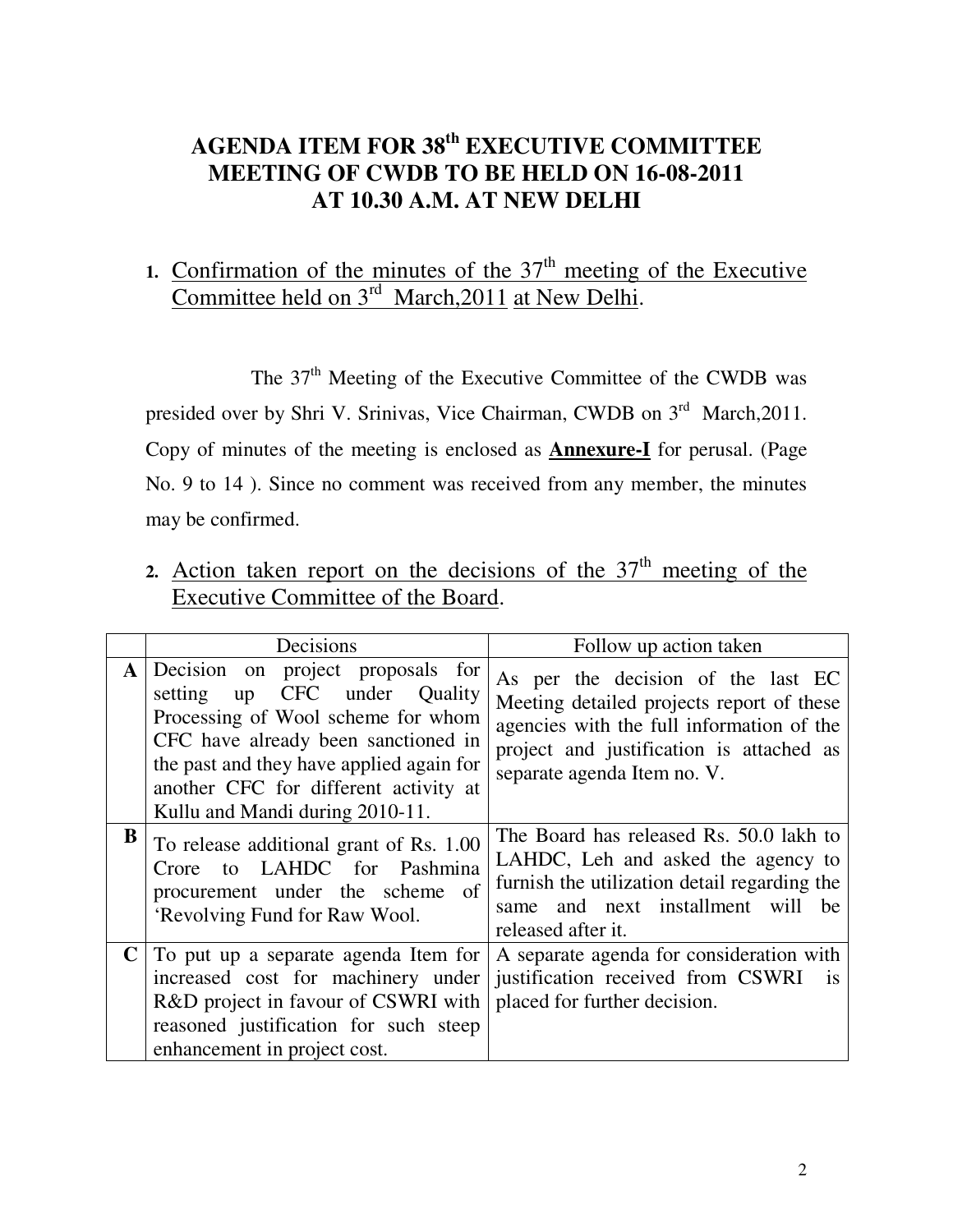## 3 Discussion and approval of pending project proposals as recommended by 18<sup>th</sup> meeting of the project committee of the Board

The 18<sup>th</sup> Project Committee meetings of the CWDB was held on 8<sup>th</sup> August,2011 and examined and recommended following fresh project proposals under different schemes of the Board for implementation during current financial year 2011-12 for approval of the Executive Committee, as under :

I. Name of Scheme : Angora Wool Development scheme :

| S.             | Name of Agency               | Project   | Physical      | Require    | Observation/recommendati |
|----------------|------------------------------|-----------|---------------|------------|--------------------------|
| No             |                              | Cost(2)   | target -      | ment for   | on of the Project        |
|                |                              | years) as | Project for   | $1st$ Year | Committee                |
|                |                              | per       | No. of        |            |                          |
|                |                              | scheme    | Families      |            |                          |
| 1.             | Shikhar Handloom &<br>The    | Rs.       | 20 families   | Rs. 6.93   | The Project Committee    |
|                | Handicraft Weavers Welfare   | 10.40     | from banks    | lakhs      | recommended the project. |
|                | Production-cum-sale<br>Coop. | lakhs     | areas of      |            | 20 beneficiaries will be |
|                | Industrial Society, Nirmand, |           | River Satluj. |            | covered in two self help |
|                | Kullu.                       |           |               |            | groups of 10 each.       |
| 2.             | Swati Gramodyog Sansthan,    | Rs.       | 20 families   | Rs. 6.93   | The Project Committee    |
|                | Pithoragarh, Uttarakhand.    | 10.40     | of            | lakhs      | recommended the project. |
|                |                              | lakhs     | Mounsyari     |            |                          |
|                |                              |           | block area    |            |                          |
| 3.             | Gramodyog<br>Sewa<br>Kalyan  | Rs.       | 20 families   | Rs. 6.93   |                          |
|                | Samiti, Pithoragarh.         | 10.40     | of Didihat    | lakhs      | $-do$ -                  |
|                |                              | lakhs     | Block area.   |            |                          |
| $\overline{4}$ | Abu Agro Products Co-op.     | Rs.       | 20 families   | Rs. 6.93   |                          |
|                | Society, Sadar Bazar, Mount  | 10.40     | at Mount      | lakhs      | - do -                   |
|                | Abu (Raj.)                   | lakhs     | Abu Sirohi    |            |                          |

A. Establishment of Mini Angora Rabbit Farms :

### B. Common Facility-cum-Training Centres :

| S.             | Name of Agency                  | Total    | Project for | Requireme    | Observation/recommendati |
|----------------|---------------------------------|----------|-------------|--------------|--------------------------|
| N <sub>o</sub> |                                 | Project  | No. of      | nt for $1st$ | on of the Project        |
|                |                                 | Cost     | trainees    | Year         | Committee                |
|                |                                 |          |             | Grant        |                          |
|                | The Shikhar Handloom & I        | Rs. 8.42 | 1 Centre    | Rs. 8.42     | The Project Committee    |
|                | Handicraft Weavers Welfare      | lakhs    | for $40$    | lakhs        | recommended the project. |
|                | Industrial<br>Society,<br>Coop. |          | trainees in |              |                          |
|                | Nirmand, Kullu.                 |          | a year.     |              |                          |
| 2.             | Abu Agro Products Co-op.        | Rs. 4.36 | 1 Centre    | Rs. 4.36     | $-do-$                   |
|                | Society, Sadar Bazar, Mount     | lakh     | for $40$    | lakh         |                          |
|                | Abu (Raj.)                      |          | trainees    |              |                          |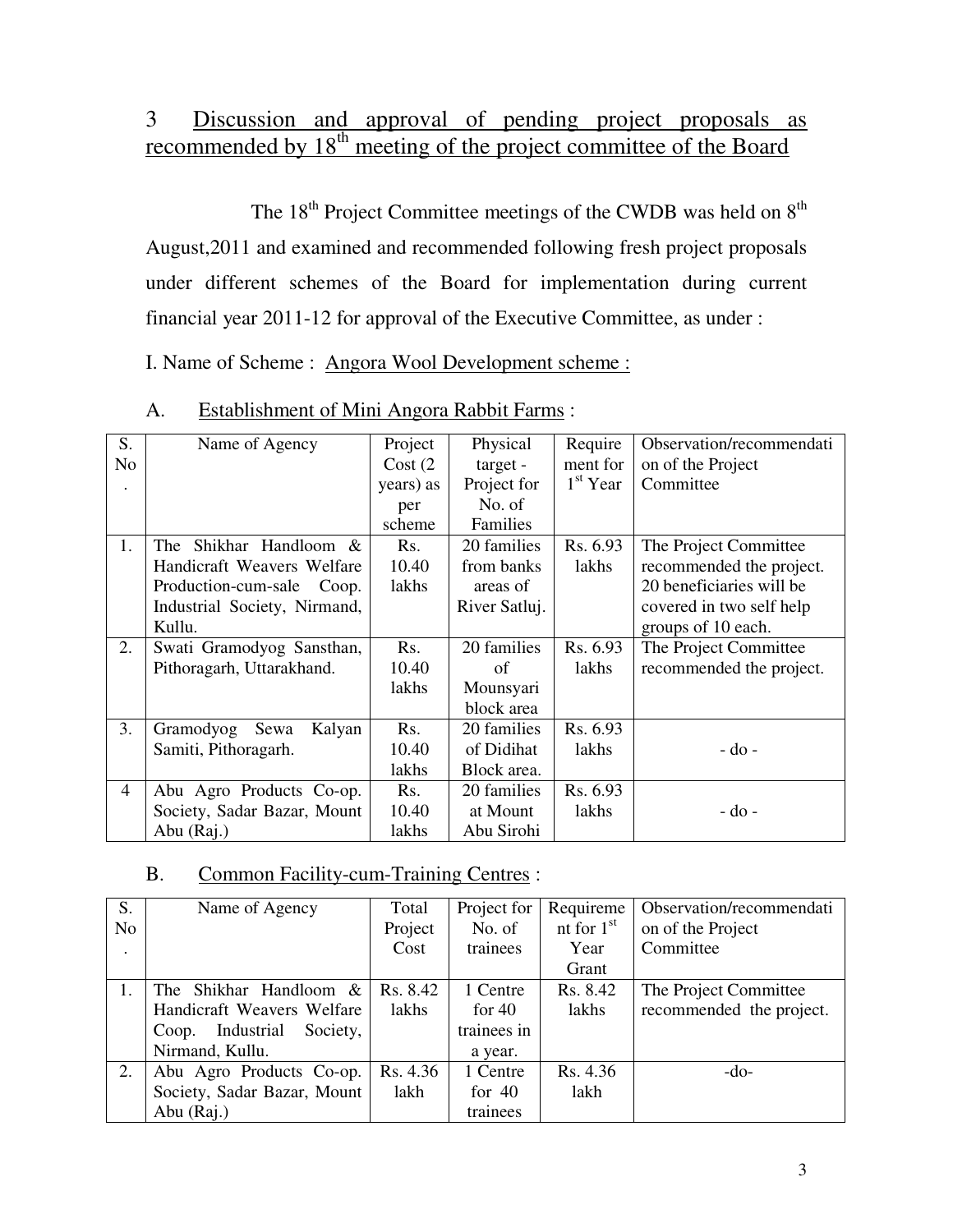| SN             | Name of       | Total cost       | Financial                | Activity       | Observation/recommendation of       |  |
|----------------|---------------|------------------|--------------------------|----------------|-------------------------------------|--|
|                | Agency        | of project       | assistance               |                | the Project Committee               |  |
|                |               |                  | required from            |                |                                     |  |
|                |               |                  | <b>CWDB</b>              |                |                                     |  |
| 1              | M/s           | Rs. 84.02        | $50\%$ of total          | setting<br>up  | Agency have taken CC limit of       |  |
|                | Mahant        | lakh.            | project cost <i>i.e.</i> | wool spinning  | 20.0<br>Lakhs<br>Rs.<br>from<br>the |  |
|                | Woollen       |                  | Rs. 42.01 lakhs.         | machinery for  | Himachal<br>Gramin<br>Bank<br>for   |  |
|                | Mills,        |                  |                          | processing of  | working capital requirement.        |  |
|                | Kullu, H.P.   |                  |                          | scoured wool/  | The Project Committee               |  |
|                |               |                  |                          | wool tops into | recommended the project to the      |  |
|                |               |                  |                          | woollen yarn   | EC subject to submission of no-     |  |
|                |               |                  |                          |                | liability certificate from the      |  |
|                |               |                  |                          |                | bank.                               |  |
| $\overline{2}$ | Pure<br>M/s   | R <sub>s</sub> . | Rs. 50 lakh.             | Scouring $&$   | The Project Committee               |  |
|                | Weave         | 102.82           |                          | Combing for    | recommended the project to the      |  |
|                | Fashions      | lakh             |                          | cashmere,      | EC for approval subject to          |  |
|                | Ltd.,<br>Pvt. |                  |                          | marino wool    | submission of Certificate from      |  |
|                | Srinagar      |                  |                          | and local      | the Chartered Engineer              |  |
|                | (J&K)         |                  |                          | wool.          | regarding life span of machinery    |  |
|                |               |                  |                          |                | imported.                           |  |

#### II. Name of Scheme: Quality Processing of Wool & Woollen Products :

#### III. Name of Scheme : HRD & Promotional Activities :

#### (i) Woollen Expo :

 The Project Committee discussed the proposals and recommended following proposals to the Executive Committee for approval to organize Woollen Expo by hiring of stalls in reputed Melas and by organizing some independent Expos during current financial year 2011-12. As per decision of  $36<sup>th</sup>$  Executive Committee meeting, the Board will reimburse expenditure upto Rs. 2.00 lakh per Expo for conducting wide publicity campaign to aware public about Board's scheme during Woollen Expo on producing prescribed bills/vouchers against this expenditure. All Implementing Agencies will be paid 50% advance amount to initiate necessary arrangement for Expo as being done in previous years.

|                | $\cdots$<br>$\frac{1}{2}$ and $\frac{1}{2}$ are $\frac{1}{2}$ and $\frac{1}{2}$ are $\frac{1}{2}$ and $\frac{1}{2}$ are $\frac{1}{2}$ and $\frac{1}{2}$ are $\frac{1}{2}$ and $\frac{1}{2}$ are $\frac{1}{2}$ and $\frac{1}{2}$ are $\frac{1}{2}$ and $\frac{1}{2}$ are $\frac{1}{2}$ and $\frac{1}{2}$ a |                                                     |                        |                         |                   |  |  |
|----------------|-----------------------------------------------------------------------------------------------------------------------------------------------------------------------------------------------------------------------------------------------------------------------------------------------------------|-----------------------------------------------------|------------------------|-------------------------|-------------------|--|--|
| S.             | Name of Implementing                                                                                                                                                                                                                                                                                      | Type of Expo/                                       | place                  | Date/                   | Observation/      |  |  |
| N <sub>o</sub> | Agencies                                                                                                                                                                                                                                                                                                  | Hiring                                              |                        | Period                  | recommendation of |  |  |
|                |                                                                                                                                                                                                                                                                                                           |                                                     |                        |                         | the PC meeting.   |  |  |
| 1.             | Executive Officer &                                                                                                                                                                                                                                                                                       | Total Expo 14.00                                    | Medical                | Dec.,                   | The Project       |  |  |
|                | General Manager, Udham                                                                                                                                                                                                                                                                                    | Lakh                                                | College                | 2011                    | Committee         |  |  |
|                | Prothsan Sansthan, District                                                                                                                                                                                                                                                                               |                                                     | <b>Bikaner</b>         |                         | recommended the   |  |  |
|                | Industrial Centre, Bikaner.                                                                                                                                                                                                                                                                               |                                                     |                        |                         | proposal.         |  |  |
| 2.             | Director, West Zone<br>Cultural Centre, Ministry of<br>Cultural, Udaipur.Raj.                                                                                                                                                                                                                             | By hiring 50 Stalls<br>$(Q 10,000/- Per)$<br>Stall) | Shilpgram,<br>Udaipur. | $21 - 30$<br>Dec. 11    | - do -            |  |  |
| 3.             | Chief Executive Officer,<br>The H.P. State Wool<br>Procurement & Marketing<br>Fedration, Shimla H.P.                                                                                                                                                                                                      | Total Expo 14.00<br>Lakh                            | Chandigarh             | $03-12$<br>Dec-<br>2011 | $-do$ -           |  |  |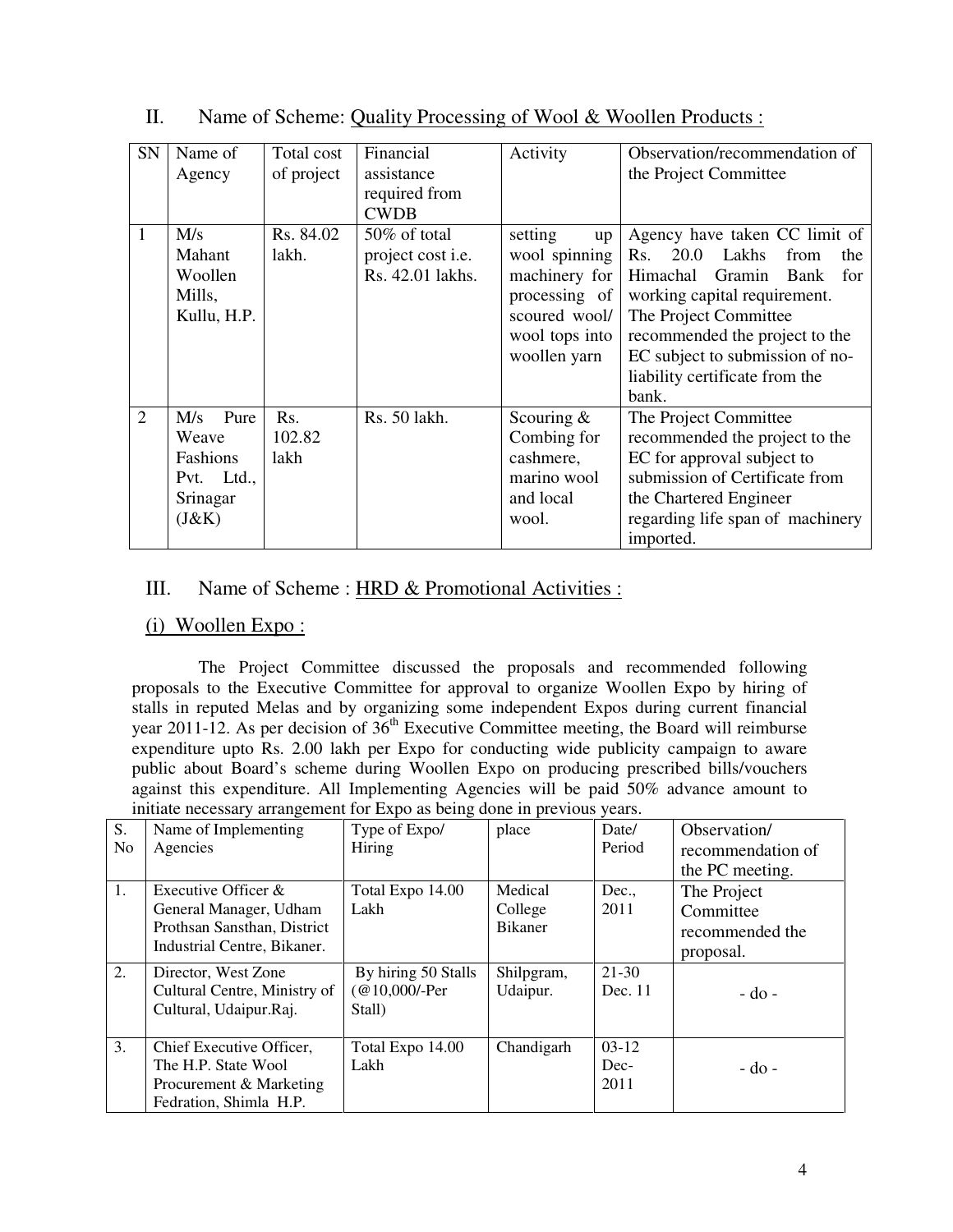| 4.  | Punyashlok Ahilyadevi             | <b>Total Expo</b>     | Pune         | $14 - 18$          |            |
|-----|-----------------------------------|-----------------------|--------------|--------------------|------------|
|     | Maharashtra Mendhi va             | 14.00 Lakhs           |              | Dec, 2011          | $-do-$     |
|     | Sheli Vikas Mahamandal            |                       |              | $(5 \text{ Days})$ |            |
|     | Ltd., Gokhlenagar, Pune           |                       |              |                    |            |
| 5.  | Gujarat Sheep and                 | Total Expo 14.00      | Ahmedabad    | $09-18$            |            |
|     | <b>Development Corporation</b>    | Lakhs                 | Haat,        | Dec.11             | $-$ do $-$ |
|     | Limited, Gandhinagar              |                       |              |                    |            |
| 6.  | Secretery Art and Culture,        | By hiring 50 Stalls   | Lokotsav-    | $7-16$             |            |
|     | Government of Goa,                | (@10,000/-Per         | 2012         | January            | $-do-$     |
|     | Directorate of Art and            | Stall)                | Goa          | 2012               |            |
|     | Culture, Patto, Panaji, Goa       |                       |              |                    |            |
| 7.  | The National Small                | Rent of Rs.           | Pargati      | 14-27              |            |
|     | <b>Industries Corporation Ltd</b> | 12,80,156/- for 19    | Maidan,      | Nov,               | $-do-$     |
|     | (A Government of India            | Stall of 6 Sqm each   | New Delhi    | 2011               |            |
|     | Enterprise) New Delhi-20          |                       |              |                    |            |
| 8.  | Joint Director, Udham             | By hiring 50 Stalls   | Jodhpur      | N/A                |            |
|     | Prothsan Sansthan, District       | (@10,000/-Per         |              |                    | $-do$ -    |
|     | Industrial Centre, Jodhpur.       | <b>Stall</b>          |              |                    |            |
| 9.  | Director, (Marketing)             | Rate of Stall under   | Trade Fair-  | $16-23$            |            |
|     | Northern India International      | @ 4000/- per sqm      | 2011         | Oct-               | $-do$ -    |
|     | Trade Event Organization,         | $+$ s.tax (Size-9 sqm | Jaipur       | 2011               |            |
|     | New Delhi-110017                  | $/6$ sqm or           |              |                    |            |
|     |                                   | multiple.)            |              |                    |            |
| 10. | The Southern Gujarat              | By hiring stalls.     | Surat        | N/A                |            |
|     | Chamber of Commerce &             | Max. funding upto     |              |                    | $-do$ -    |
|     | Industry, Surat, Gujarat          | Rs. 14.0 lakhs.       |              |                    |            |
| 11. | <b>Regional Director-</b>         | Rs. 14.00 Lakhs       | Dimapur,     | N/A                |            |
|     | Northeast Indian Chamber          | (From Fund            | Shillong $&$ | 3 Expos            | $-$ do $-$ |
|     | of Commerce, North East           | sanctioned for NE     | Guwahati     |                    |            |
|     | Initiative, Guwahati-05           | Region.)              |              |                    |            |
| 12. | National Head -Event              | By hiring 50 Stalls   | Jodhpur &    | Date not           |            |
|     | Rajasthan Patrika Pvt. Ltd,       | (@10,000/-Per         | Indore       | finalized          | $-do$ -    |
|     | Patrikayan Bhavan, Paota,         | Stalls)               |              |                    |            |
|     | Jodhpur. (Raj.)                   |                       |              |                    |            |

#### (ii) Publicity activity : (Printing of office Diary and Calendar for the year 2012)

 Under 'HRD & Promotional Activity' component of IWIDP (Plan programme) to spread awareness about different schemes and programmes, the Board undertake many publicity programme and got published different display banners of schemes, Pamphlets, Calendars and also undertook wide publicity through news-paper advertisements. Last year, the Board also published Diary and Calendar which were appreciated. The Board also intends to publish calendar and diary for the year 2012, as under

| SN | Activity       | Approx. Exp. per head | Expenditure |
|----|----------------|-----------------------|-------------|
|    | 500 Diaries    | 200                   | Rs. 1 lakh  |
|    | 2000 Calendars |                       | Rs. 1 lakh  |
|    | TOTAI          | Rs. 2 lakh            |             |

 The Project Committee agreed and recommended the matter to the Executive Committee for printing of office diary and calendar for the year 2012 with total financial provision of Rs. 2.00 lakh and this publicity work will be executed through normal quotation process as prescribed in GR/FR.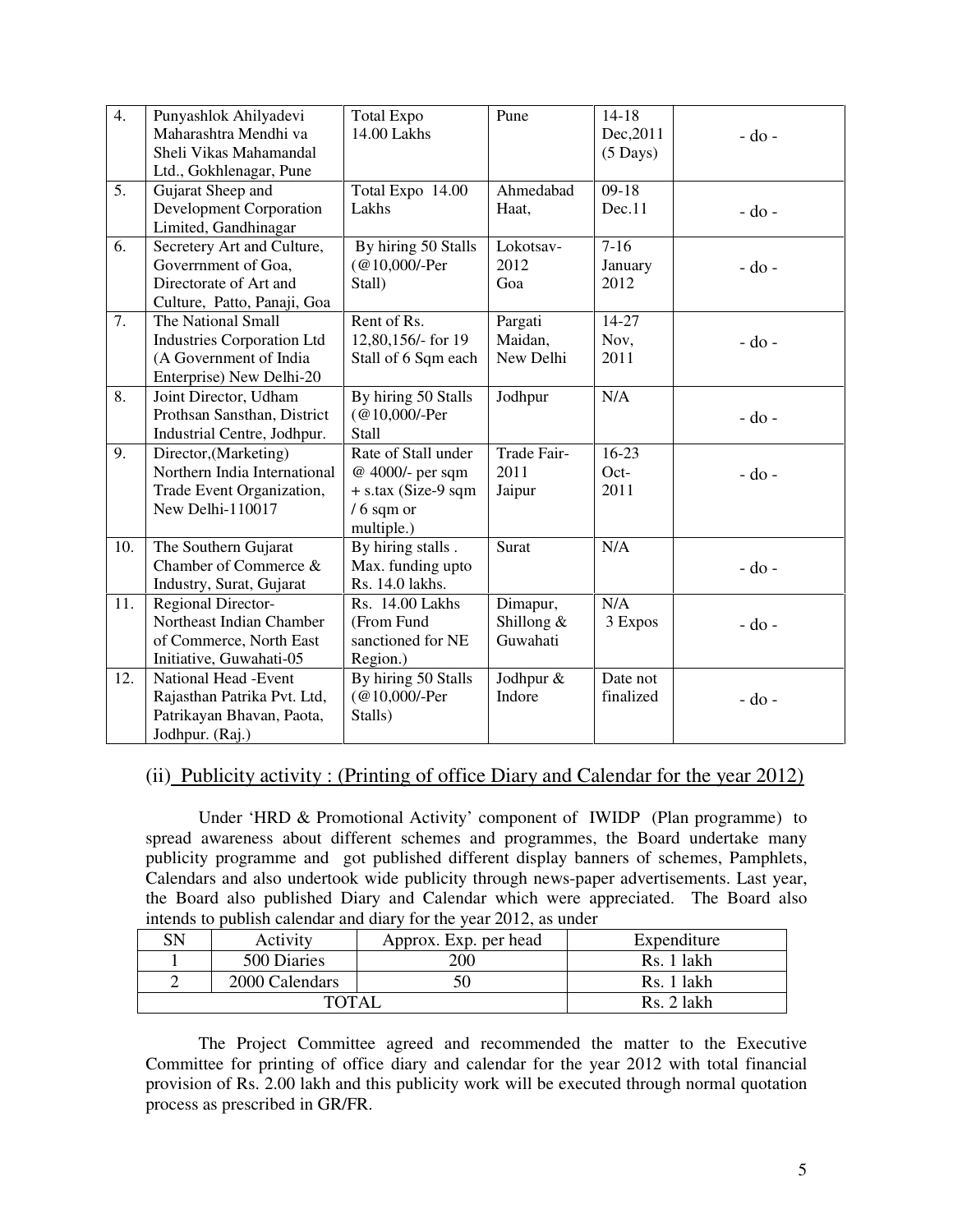A copy of minutes of Project Committee meeting is enclosed hewewith as **Annexure-II** (Page No.  $15 - 18$ ) for perusal.

## 4 Discussion and approval for increased cost of machinery for R&D project sanctioned in favor of CSWRI,Avikanagar.

 The CWDB has sanctioned a R&D Project to Central Sheep & Wool Research Institute, Avikanagar (CSWRI) in year 2010-11 for R&D work under "Development of up-gradation utilization techniques for the wool produced in South Penisular region of the country". Now, CSWRI has requested to enhance the cost of the project upto Rs. 13.67 lacs as given under:

(Rs. in Lakh)

|               | Particular                   | Year    | Total   |       |
|---------------|------------------------------|---------|---------|-------|
| No.           |                              | 2010-11 | 2011-12 |       |
|               | Recurring                    | 0.57    | 2.63    | 3.20  |
| $\mathcal{L}$ | Non-recurring                | 5.00    | 5.00    | 10.00 |
|               | <b>Institutional Charges</b> | 0.08    | 0.39    | 0.47  |
|               | Grand Total: $\rightarrow$   | 5.65    | 8.02    | 13.67 |

 When tendering for the machinery was done through open advertisement cost was on higher side than anticipated at the time of project sanctioned and so CSWRI has requested additional fund.

 The justification as submitted by CSWRI for above additional requirement of fund (copy enclosed as Annexure-V & Page No. ), is as under :

i). Revision of emolument payable to SRF has been enhanced by ICAR, Govt. of India from Rs. 12,000 to Rs. 18,000 p.m. w.e.f.  $1<sup>st</sup>$  April, 2010. Hence the budget of salary has been enhanced from Rs. 4.08 lakh to Rs. 5.28 lakhs.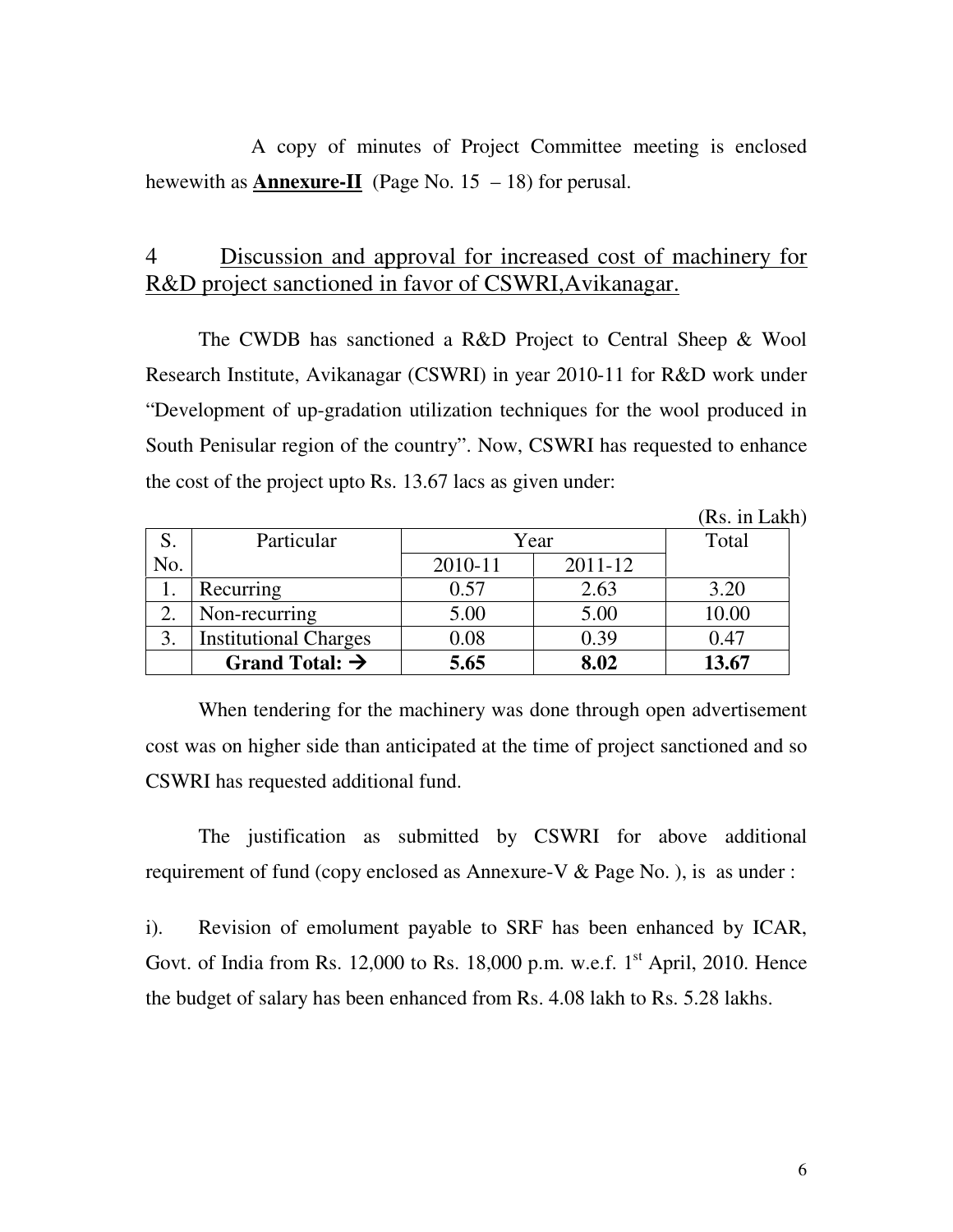ii.) Under the head of equipment, Rs. 10 lakh has been provided. After inviting tender for the equipment, the cost of equipments/machinery is coming Rs. 17 lakh after negotiation from lowest Quotter.

As above, the matter is placed for the Executive Committee for discussion and approval to release additional fund of Rs. 8 lakh to CSWRI.

## 5. To take decision on two CFCs being sanctioned under Quality Processing of Wool scheme for whom CFC have already been sanctioned in the past and they have also applied again for another CFC for different activity and machinaries at Kullu and Mandi

 During 2007-08, the Board had sanctioned two CFCs in favour of Mahadev Woollen Mills, V.P.O Mahadev, Distt.- Mandi (H.P) and The Shikher Handloom and Handicraft Wavers Welfare Production cum sale Co-op. Industrial Society Ltd, Kullu and both these CFCs are running successfully. Both these agencies have again applied for sanctioning of another CFC for different wool processing machinery for separate activity and the Board approved the same proposal, as under :

| Name of Agency    | Total cost of    | Financial assistance | Activity         |
|-------------------|------------------|----------------------|------------------|
| from whom         | project as per   | from CWDB            |                  |
| proposal received | prescribed norms | approved by Project  |                  |
|                   | of scheme.       | Committee            |                  |
| Shikher           | Ra. 59.50 lakh   | Rs. 29.75 lakh       | CFC for Woollen  |
| Handloom &        |                  |                      | yarn Scouring,   |
| Handicraft        |                  |                      | Combing $&$      |
| Weavers           |                  |                      | Spinning.        |
| Coop.Society,     |                  |                      |                  |
| Kullu.            |                  |                      |                  |
| Mahadev           | Rs. 106.25 lakh  | Rs. 50 lakh          | CFC for Dyeing   |
| Woollen Mills,    |                  |                      | $&$ Finishing of |
| Mandi (H.P.)      |                  |                      | wool & woollen   |
|                   |                  |                      | products.        |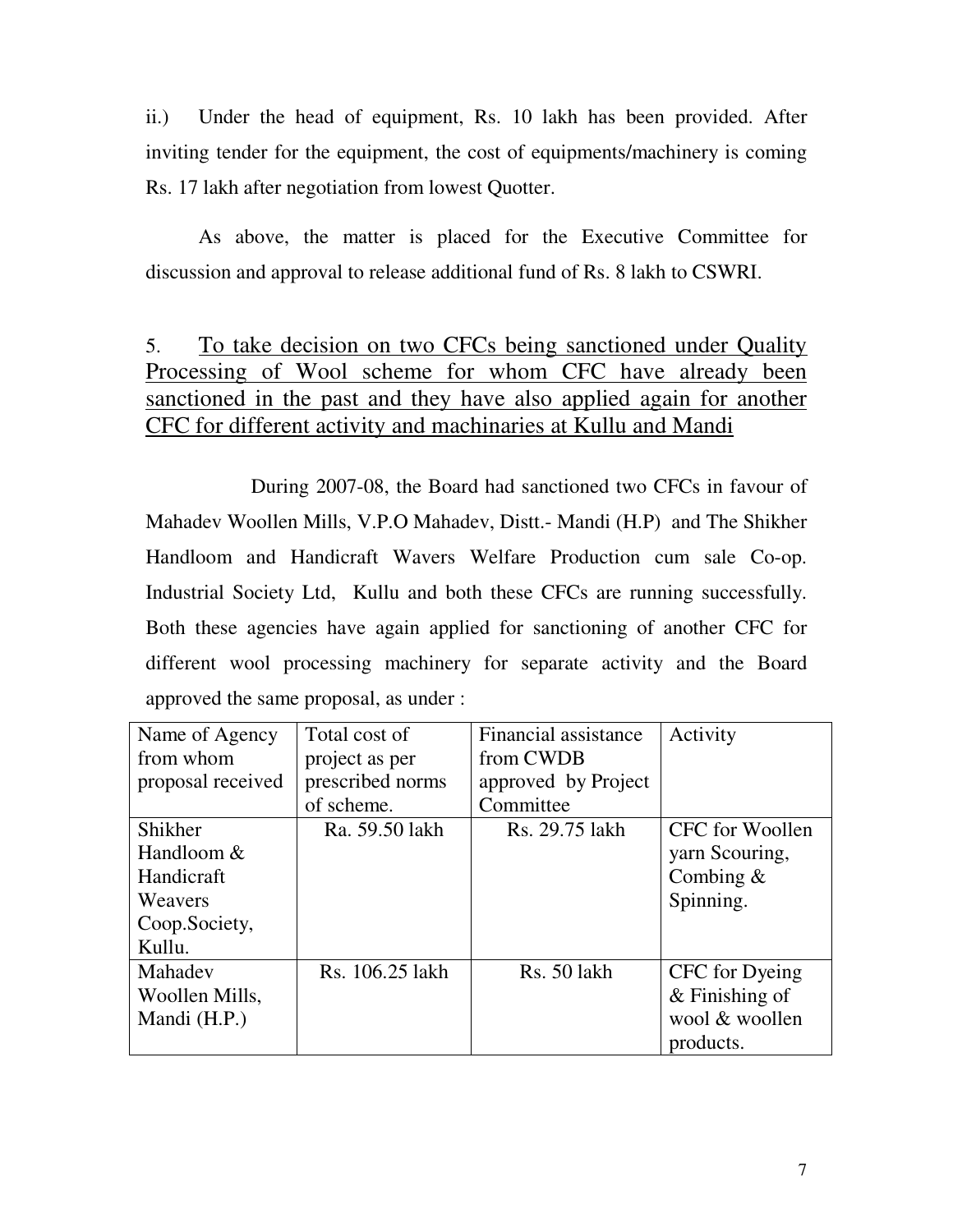The Board has made thrice advertisement in leading newspaper but very few proposals have been received during last years. The Board approved another CFCs to above agencies as they have established the CFCs and operating successfully. WRA and CSWRI also informed that they have evaluated the performance of both agencies and are satisfied.

As per decision of the last Executive Committee meeting, the matter is placed before the Executive Committee for approval to release financial assistances to these agencies for different kind of activity, scope & Machinery.

## 6. To participate in Golden Jubilee Seminar being organized by CSWRI at Jaipur on "Prospects and Retrospect of Small Ruminant and Rabbit Production: Contribution to Socio-economic Security" and to provide financial support of Rs. 5.00 lakh from CWDB.

 The Board has received a request from the Director, Central Sheep & Wool Research Institute, Avikanagar (Jaipur) to provide financial support of Rs. 5.00 lakh and to participate in Golden Jubilee Seminar on "Prospects and Retrospect of Small Ruminant and Rabbit Production: Contribution to Socioeconomic Security" being organized by CSWRI on completing their 50 years. During the seminar various socio-economic issues including problems of sheep rearers, wool processors and product manufacturers will be deliberated.

 As above, the proposal for sanctioning Rs. 5.00 lakh to organize a seminar in favour of CSWRI is placed before the Executive Committee for discussion and approval.

\*\*\*\*\*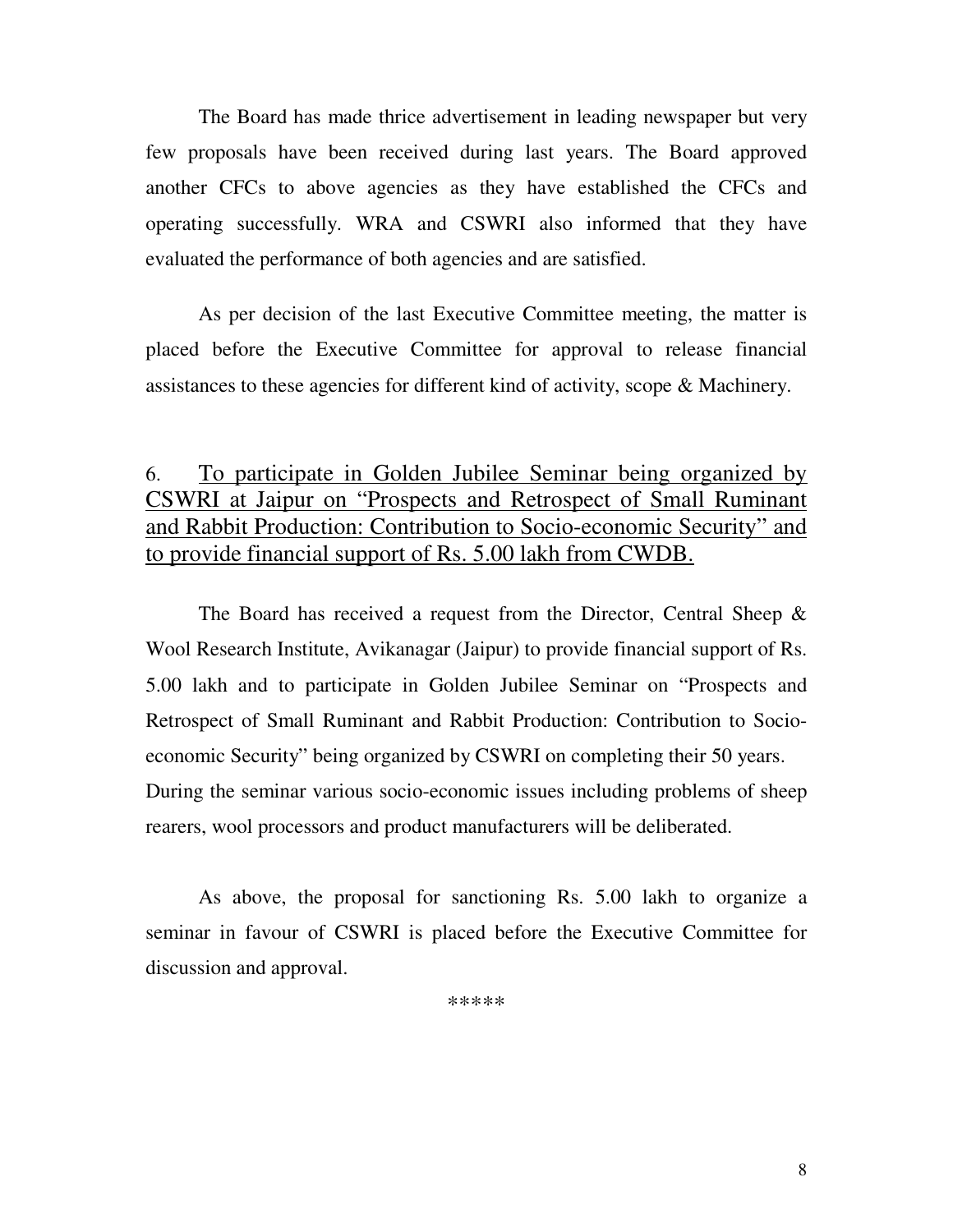# Minutes of the 37<sup>th</sup> Executive Committee Meeting held on 03/03/2011 at Udyog Bhavan, New Delhi

The  $37<sup>th</sup>$  Meeting of the Executive Committee of the CWDB was held under the chairmanship of Shri V. Srinivas, Joint Secretary, MOT and Vice Chairman, CWDB at Udyog Bhawan, New Delhi on 3<sup>rd</sup> March, 2011 at 4.00 PM.

Following members participated in the meeting:

- 1. Mrs. Santha Thampi, Dy. Secretary (IFW), MOT, New Delhi.
- 2. Shri M.K. Bardhan, Director, Wool Research Association (WRA), Thane.
- 3. Shri Ajay Kumar, Scientist (SS)TMTC Division CSWRI, Avikanagar,

4. Dr.R.P.Nayak,Additional Director – representative of the Director, Animal Husbandry Deptt., Govt. of Rajasthan, Jaipur.

5. Shri K.K.Goyal Executive Director, CWDB, Jodhpur.

Members absent:

- 1. The Textile Commissioner, Mumbai
- 2. Shri A.K. Khullar, Jt. Adviser (VSI), Planning Commission, Yojana Bhawan, New Delhi.

In Attendance:

1. Shri Anurag Purohit, Technical Officer /CWDB, Jodhpur.

 Shri K.K.Goyal, Executive Director, CWDB, Jodhpur welcomed the members and gave brief introduction and invited point-wise discussion on the agenda.

### **1. Confirmation of the minutes of 36th meetings of the Executive Committee held on 01-12-2010 at New Delhi.**

Since no comments were received, the minutes of  $36<sup>th</sup>$  meetings of the Executive Committee of the CWDB were confirmed.

### **2. Action taken report on the decisions of the 36th meetings of the Executive Committee of the Board.**

 Executive Director, CWDB placed statements showing Action Taken Report (ATR) on the decisions of last Executive Committee meetings and after detailed discussion Executive Committee approved it.

 ED/ CWDB stated that there are three Agencies ( as under ) for whom CFC have been sanctioned in the past also and they have applied again for CFC for different activities and machineries. Though these Projects have already been sanctioned by Executive Committee in the past and sanction order have also been issued but fund have not been released and issue may be re-considered by Executive Committee.

- *1.* Shikher H & H Weavers Coop.Society, Kullu.
- *2.* Mahadev Woollen Mills, Mandi (H.P.)
- *3.* Shri Oon Vikash Sahakari Udyog Ltd. Beawar.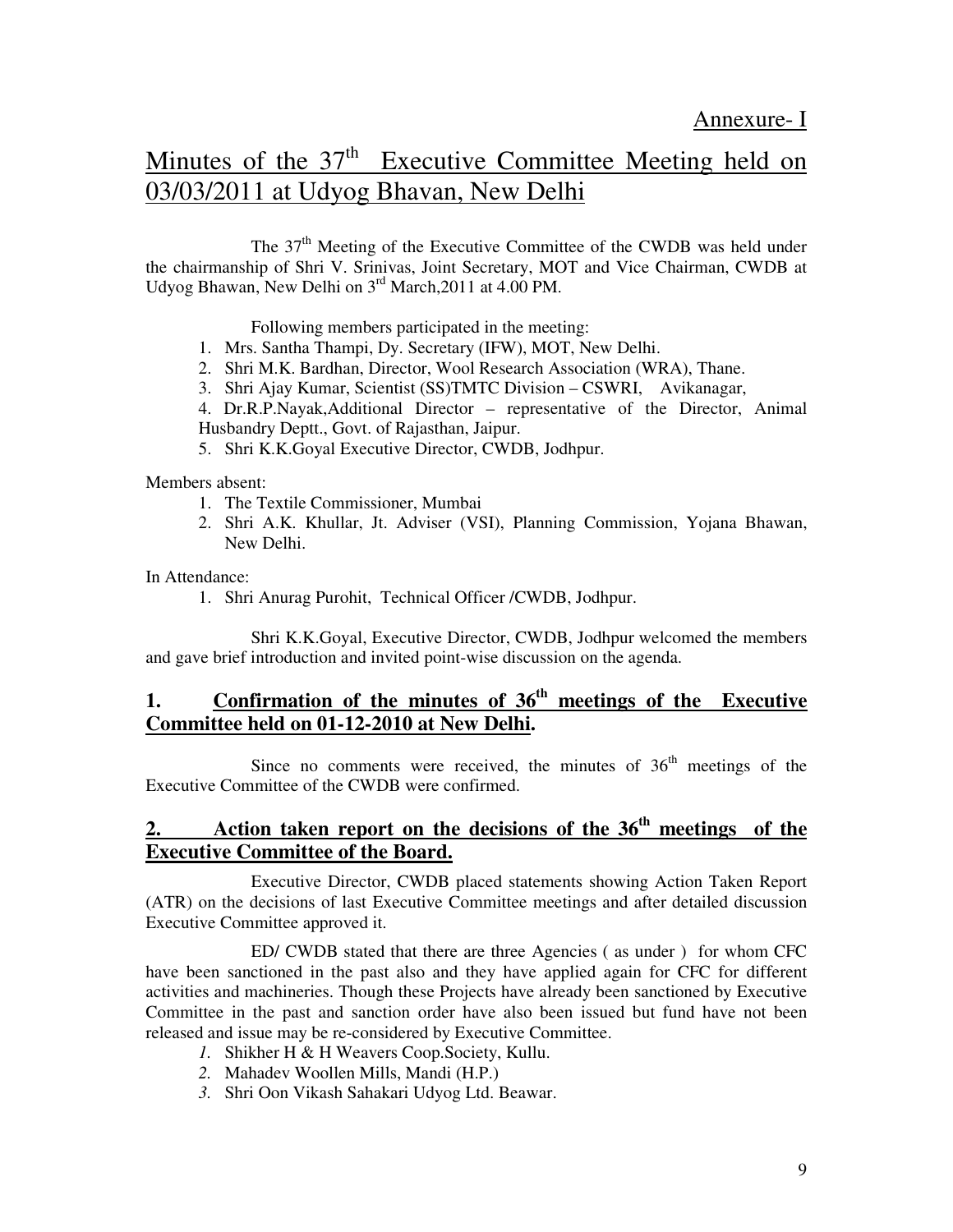ED/ CWDB also stated that in these cases, projects activity and machinery to be installed is different ( from what had already been installed in the past ) and facilities to be created will help wool growers & breeders for providing all type of processing facilities under one roof.

 Mrs. Santha Thampi, Dy. Secretary (IFW), MOT asked the details projects report of these agencies. Chairman / CWDB decided that these projects be placed in the next Executive Committee Meeting for approval with the full information of the project along with the justification for the decision of the Executive Committee.

#### **3. To apprise the progress made by the Board during current financial year 2010-11 up to 31st January,2011 under its various schemes.**

 ED/CWDB placed the financial progress of CWDB up to the end of January 2011. He also stated that there are saving mainly in the Quality Processing of Wool Scheme (Post Loom ) as in spite of repeated advertisement in newspaper there are no project proposal and under Social Security Scheme as selected Insurance Agencies (Oriental Insurance Co. and Life Insurance Corporation ) have not utilized the already released grant to them and at the same time many project proposals have been received for consideration under other scheme and to utilize fund, fund should be re-appropriate to other head mainly SWIS and HRD and Promotional activities under IWIDP (Integrated wool Improvement and Development Programme) scheme.

 Dy. Secy. ( IFW) Smt. Shanta Thampi, stated that from the physical and financial progress shown, it is very difficult to know the project wise progress and a consolidated physical and financial progress indicating over all progress along with the targets and achievement during this Plan should be placed. ED/ CWDB stated that from now onwards these figures will be part of EC agenda and over all Physical and Financial Progress will be circulated to all members along with minutes of this meeting. (Attached as Annexure I  $&$  II)

 The Chairman/ CWDB and other members decided that saving in one scheme should be utilized in other scheme where there are demand.

### **4 Discussion and approval of Annual Plan 2011-12 of the CWDB.**

 Executive Director CWDB placed the Annual Plan for the year 2011-12 for kind perusal and approval of the Executive Committee and Executive Committee approved the next plan budget of 15.00 Crores.

### **5 Approval for release of grant of Rs. 1.00 Crore to LAHDC for Pashmina procurement under the scheme of 'Revolving Fund for Raw Wool Marketing.**

 ED/ CWDB stated that a LAHDC ( Ladakh Autonomous Hill development Council) delegation met both Secretary (Textiles) and Joint secretary (Wool) and requested to sanction Rs. 1.50 Crs. for procurement of Pashmina wool. MOT decided that CWDB may sanction money to LAHDC from saving of previous years after making assessment and accordingly after making assessment of past procurement, it was decided that Rs. 1.00 Crs. may be sanctioned with release of Rs. 50 lakh as first installment in this FY 2010-11as this is a approved scheme under IWIDP.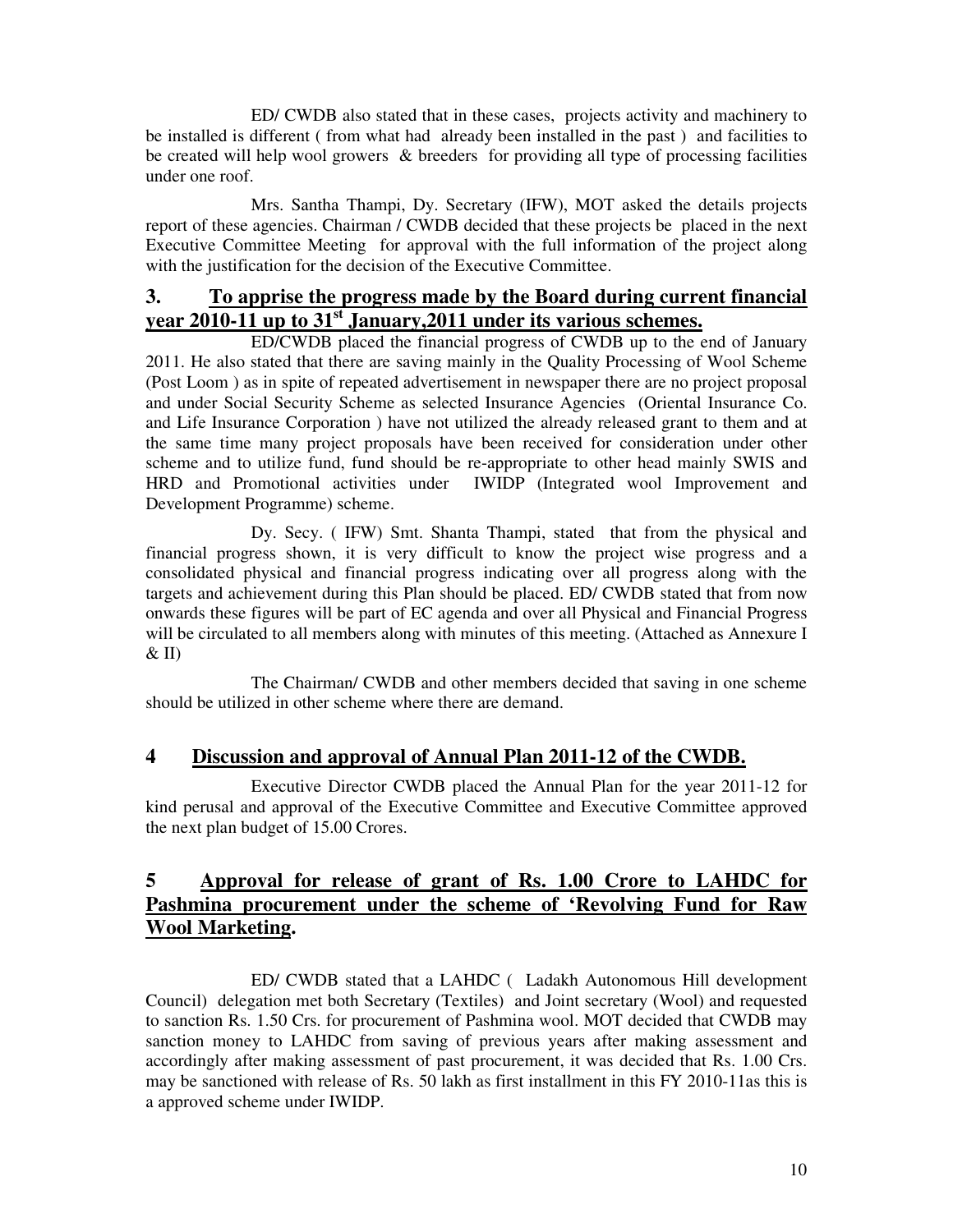After detailed discussion Executive Committee approved the sanction of Rs. 1.0 Cr to LAHDC for procurement of Pashmina Wool being a specialty fiber with release of Rs.50 Lakhs as first installment. Next installment be released on the progress of Pashmina procurement by LAHDC and utilization of fund in 2011-12.

### **6 Discussion and approval of pending project proposals as recommended by the 16th and 17th meeting of the Project Committee held on 17-01-2011 and 1-03-2011, respectively.**

 Mrs. Santha Thampi, Dy. Secretary (IFW), MOT stated that the details of all R&D projects sanctioned in the current plan and progress made so far should also be shown for better appreciation. ED/ CWDB stated that this detail will be circulated to all members along with minutes of this meeting. (Attached as Annexure III)

 Mrs. Santha Thampi, Dy. Secretary (IFW), MOT also stated that in future projects recommended by Project Committee and placed for the approval of EC should also state the selection criteria, name of the scheme and component under which it fall, number of installments in which funding is to be done, certification to follow GFR Rule etc. ED\CWDB stated that R&D projects are sanctioned to Govt. Agencies only and these agency follow GFR. He also stated that all these projects are under the scheme sanctioned by EFC/ SFC.

 There was a detailed individual project wise discussion among EC members and EC approved following project proposals.

| S              | Implementing.        | Activity/proposal                | Funds required  | Total       | Project |
|----------------|----------------------|----------------------------------|-----------------|-------------|---------|
| N              | Agency               |                                  | during 2010-11  | Project     | period  |
|                |                      |                                  | (Rs. in lakh)   | Cost        |         |
| $\mathbf{1}$   | College of           | R&D Project on                   | Rs. 70 lakh     | Rs. 94 lakh | 2 years |
|                | Veterinary &         | "Conservation, propagation       |                 |             |         |
|                | Animal               | and dissemination of Bikaneri-   |                 |             |         |
|                | Science,             | Chokla Sheep for carpet wool     |                 |             |         |
|                | Bikaner.             | production                       |                 |             |         |
| $\overline{2}$ | <b>Wool Research</b> | R&D Project proposal on          | Rs. 22.72 lakh  | Rs. 34.45   | 2 years |
|                | Association,         | 'Development of thermal          |                 | lakh        |         |
|                | Thane.               | responsive high altitude         | (including cost |             |         |
|                |                      | multilayer protective clothing   | of equipments   |             |         |
|                |                      | made principally of angora       | of Rs. 11 lakh) |             |         |
|                |                      | fibre'.                          |                 |             |         |
| 3              | Rajasthan            | Training Programme for           | Rs. 4.16 Lakh   | Rs. 4.16    | 1 year  |
|                | Carpet $&$           | conducting carpet/Durry          |                 | lakhs       |         |
|                | Woollen              | weaving programme under the      | (Cost for       |             |         |
|                | Products             | scheme of CFC-cum-Training       | stipend,        |             |         |
|                | Development          | activity under Improve-ment      | honorarium and  |             |         |
|                | Society,             | of Wool Fibre to train 40        | assistance for  |             |         |
|                | Jaipur.              | trainees. 10 trainees per batch. | looms $@25\%$ ) |             |         |
|                |                      | Total 4 batch each of 90 days.   |                 |             |         |
| $\overline{4}$ | Rajasthan            | Training Programme for           | Rs. 5.76 Lakh   | Rs. 5.76    | 1 year  |
|                | Carpet $&$           | "CAD Programme" under the        |                 | lakh        |         |
|                | Woollen              | scheme of CFC-cum-Training       |                 | (project    |         |
|                | Products Deve.       | activity under Improvement of    |                 | cost Rs.    |         |

Scheme : HRD & Promotional activities.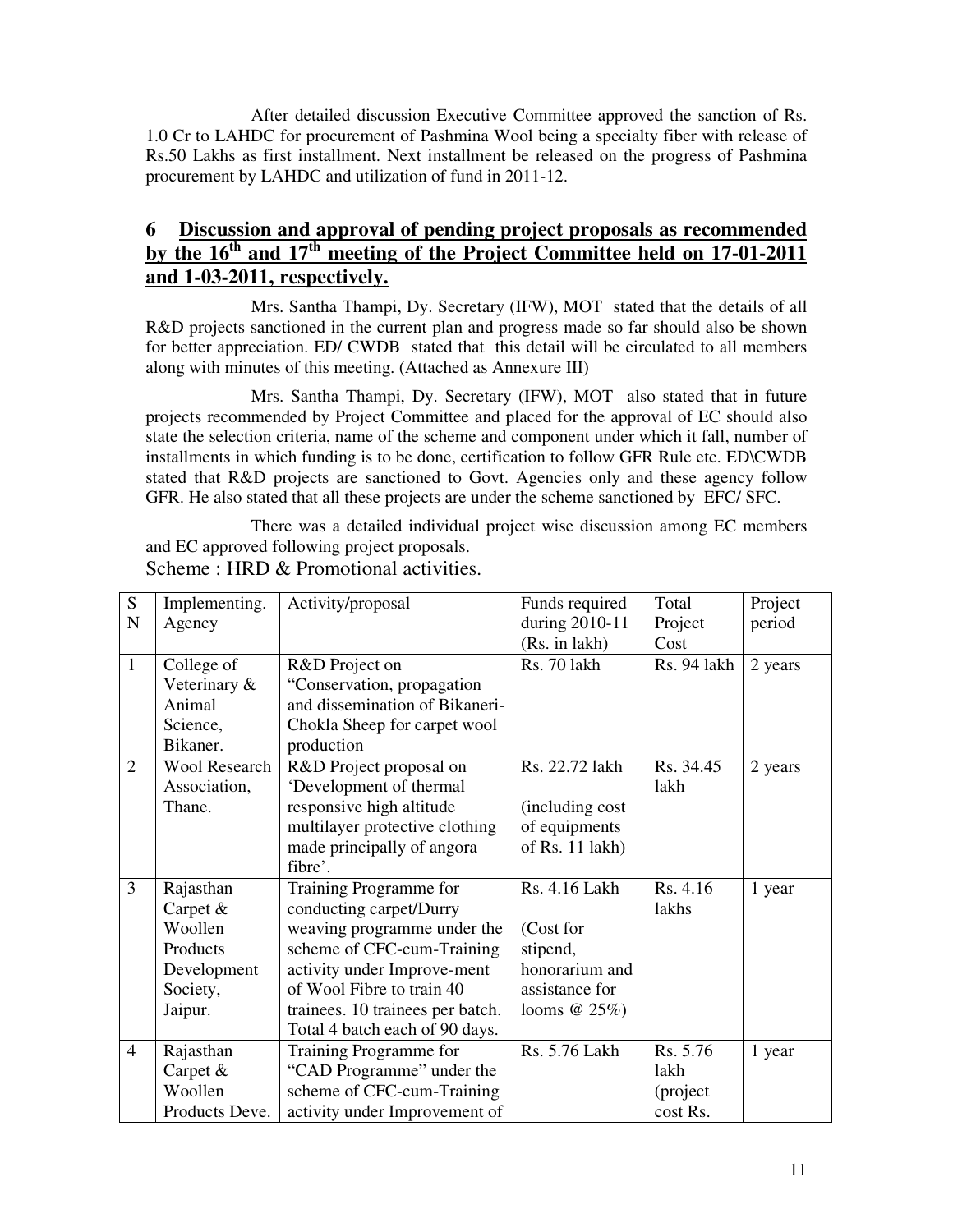|               | Society,<br>Jaipur.                                            | Wool Fibre to develop skilled<br>manpower for carpet industry.                        |                                                    | 12.83 lakh)       |                      |
|---------------|----------------------------------------------------------------|---------------------------------------------------------------------------------------|----------------------------------------------------|-------------------|----------------------|
| 5<br>A        | <b>WOOL</b><br><b>TEXPRO</b><br>Mumbai                         | Tex-Trends-2011 (Woollen<br>Expo) to be organized by.<br>(AEPC)                       | Rs. 24.82 lakh<br>@ about Rs.<br>50,000 per stall. | Rs. 24.82<br>lakh | $2 - 4$<br>Feb., 11. |
| B             | DIC, Pali                                                      | Woollen Expo at Pali                                                                  | Rs. 1.82 lakh                                      | Rs. 1.82<br>lakh  | Jan., 11             |
| $\mathcal{C}$ | Southern<br>Gujarat<br>Chamber of<br>Commerce $&$<br>Industry, | Woollen Expo at Surat with<br>International Exhibition &<br>Convention Centre (SIECC) | Rs. 11.00 lakh                                     | Rs. 11.00<br>lakh | 24-28<br>Feb.        |
| 6             | <b>Wool Research</b><br>Association,<br>Thane                  | To Organize workshop on<br>schemes o CWDB and R&D<br>Projects by WRA/Thane.           | Rs. 5.0 Lakhs                                      | Rs. 5.0<br>Lakhs  | $1-2$ Day            |

 The Executive Committee directed that Research & Development project must cut on unproductive expenditure hence a 10% reduction shall be implemented in case of R&D projects mentioned at sr. no. 1 & 2 above.

| Implementing.  | Activity/proposal                          | Funds required                                             | Total        |
|----------------|--------------------------------------------|------------------------------------------------------------|--------------|
| Agency         |                                            | during 2010-11                                             | Project Cost |
|                |                                            | (Rs. in lakh)                                              |              |
| M/s. Laxmi     | CFC for Pre-loom processing activity       | Rs. 50 lakh                                                | Rs. 110.60   |
| Woollen Mills, | under 'Technology Upgradation by           |                                                            | lakh         |
| <b>Bikaner</b> | installing blending line system to improve |                                                            |              |
|                | the quality of processed carpet yarn'.     |                                                            |              |
| Gujarat Sheep  | CFC for Bale Pressing machines. (Two       | Rs. 50 lakh for                                            | Rs. 50 lakhs |
| & Wool         | units)                                     | two units.                                                 |              |
| Development    |                                            |                                                            |              |
| Corp. Ltd,     |                                            |                                                            |              |
| Gandhinagar    |                                            |                                                            |              |
|                |                                            | $D$ cheme a $Q$ uant $\gamma$ if recepping of $\gamma$ our |              |

### **Scheme : Quality Processing of Wool**

#### **Scheme : Angora Wool Improvement Scheme**

| -S | Implementing. | Activity/proposal             | Funds required | Total     | Project |
|----|---------------|-------------------------------|----------------|-----------|---------|
|    | Agency        |                               | during 2010-11 | Project   | period  |
|    |               |                               | (Rs. in 1akh)  | Cost      |         |
|    | <b>HIFEED</b> | Angora Rabbit rearing project | Rs. 6.93 lakh  | Rs. 10.40 | 2 years |
|    | Dehradun      | for Tehri Garhwal for 20      |                | lakh      |         |
|    |               | families.                     |                |           |         |

### **Feed Supplement component of 'Sheep & Wool Improvement Scheme'**

 The feed supplement scheme was explained by ED/ CWDB and stated that under the scheme feed will be procured by Implementing agency and will be distributed to selected sheep breeders. ED/ CWDB also stated that in the case of Project listed at Sr. No. 3, 4 & 5 feed will be procured from Rajasthan Dairy Co-operative federation plant at Jodhpur and Implementing Agency will only distribute the feed and same procedure have been adopted in the past also. Dy. Secy. ( IFW) Smt. Shanta Thampi stated that there is hardly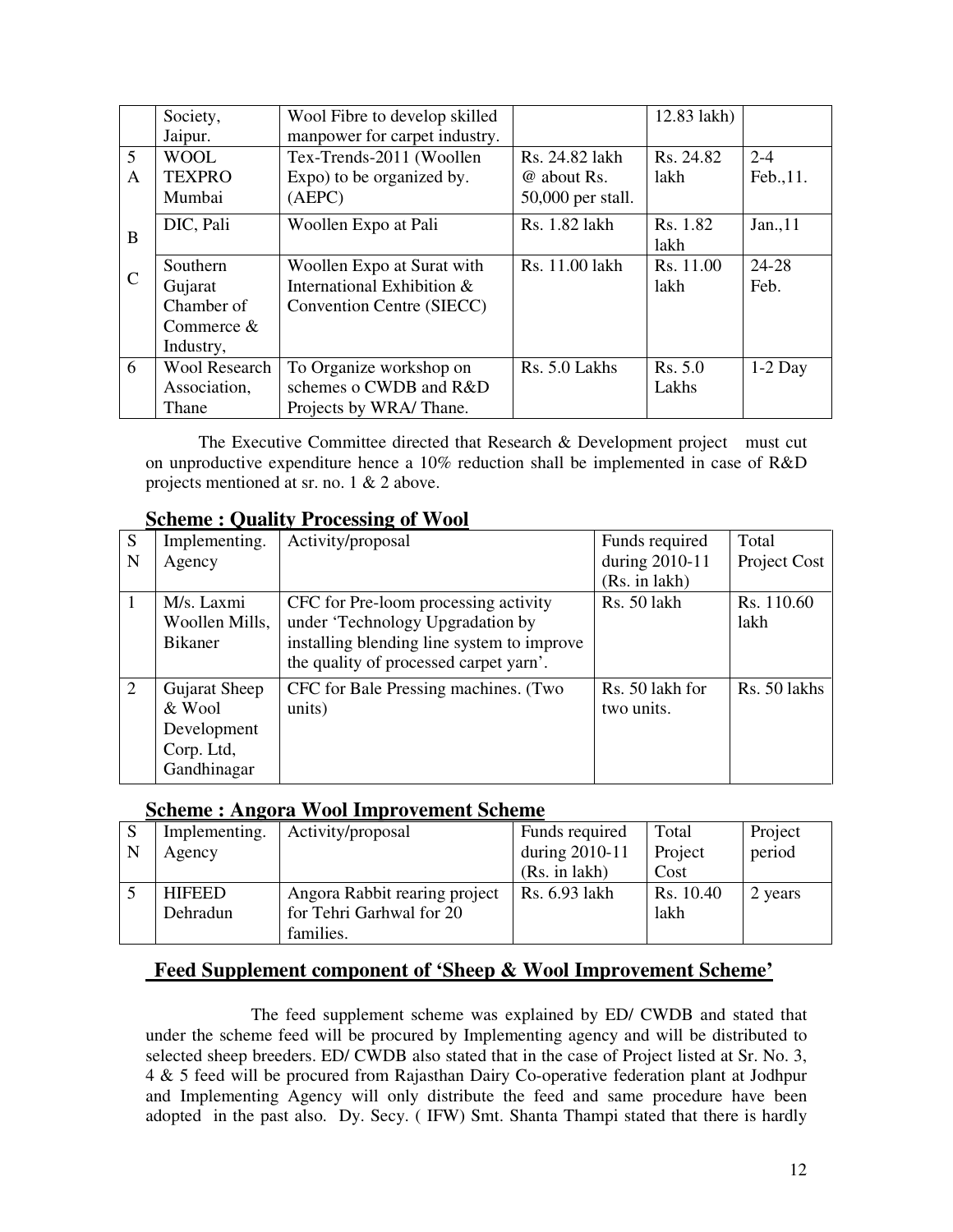any time left in this FY and so it should be covered in the next FY 2011-12. ED/ CWDB stated that this will be implemented in next FY only as feed is mainly required for April-May-June months but for procurement of feed advance order is to be placed to feed Supply agency and it will take minimum one months, therefore projects under feed supplement should be sanctioned in this FY and money will be released in next financial Year. Executive Committee approved following Project proposals for FY 2011-12 utilizing the saving of previous years.

| S.             | <b>Name of Agency submitted</b> | Funds required during 2011-12(Rs.           | <b>Total Project</b> |
|----------------|---------------------------------|---------------------------------------------|----------------------|
| N              | the project proposals           | in lakh)                                    | Cost                 |
| $\mathbf{1}$   | Ladhak Autonomous Hills         | Rs. 0.675 Crore                             | Rs. 0.675            |
|                | Development Council , Leh       | 0.25 lakh Sheep & Pashmina @ Rs 3/-         | Crore                |
|                | (J&K)                           | sheep for 90 days                           |                      |
| 2              | Ladhak Autonomous Hills         | $Rs. 0.675$ Crs. foor                       | Rs. 0.675            |
|                | Development Council Kargil      | 0.25 lakh Sheep & Pashmina @ Rs 3/-         | Crore                |
|                | (J&K)                           | sheep for 90 days                           |                      |
| 3              | Sakshi Anusandhan Sansthan,     | Rs. 0.54 Crore for                          | $Rs. 0.54$ Crore     |
|                | Pholodi, Rajasthan. (NGO        | 0.20 lakh Sheep $\omega$ Rs 3 per sheep for |                      |
|                | imple-menting Board's SWIS      | 90 days in a year                           |                      |
|                | project)                        |                                             |                      |
| $\overline{4}$ | Mahila Mandal,                  | Rs. 1.215 Crore                             |                      |
|                | Barmer (Raj.) (NGO imple-       | 0.45 lakh Sheep @ Rs 3 per sheep for        | Rs. 1.215            |
|                | menting SWIS project)           | 90 days in a year                           | Crore                |
| 5              | Sneh Samaj Sansthan, Bikaner    | <b>Rs. 0.27 Crore</b>                       | $Rs. 0.27$ Crore     |
|                | (NGO implement-ting Board's     | 0.10 lakh Sheep $@$ Rs 3 per sheep for      |                      |
|                | SWIS project)                   | 90 days in a year                           |                      |
|                | <b>TOTAL</b>                    | 1.25 lakh sheep                             | Rs. 3.375 Cr         |

#### **Sheep Pen component of 'Sheep & Wool Improvement Scheme' (SWIS)**

 ED/ CWDB stated that this scheme was sanctioned in March 2010 through SFC note and a Planning Commission team also recommended the same during their visit to some of the Project area in Barmer/ Jaisalmer District. Under the scheme financial assistance would be provided to Selected sheep breeders for construction of sheep pen @ Rs. 10,000/- each. Rest of money for construction will be financed by sheep breeder himself.

| S                           | Name of Agency who submitted     | <b>Funds required during</b> | <b>Total Project</b>  | Project |
|-----------------------------|----------------------------------|------------------------------|-----------------------|---------|
| N                           | the project proposals            | 2010-11 (Rs. in lakh)        | Cost                  | period  |
|                             | <b>Ladhak Autonomous Hills</b>   | <b>Rs. 0.20 Crore</b>        | <b>Rs. 0.20 Crore</b> | 2010-11 |
|                             | Development Council , Leh (J&K)  | 200 Sheep Pen @ Rs 10,000/-  |                       |         |
| $\mathcal{D}_{\mathcal{L}}$ | Ladhak Autonomous Hills          | <b>Rs. 0.27 Crore</b>        | <b>Rs. 0.27 Crore</b> | 2010-11 |
|                             | Development Council, Kargil J&K  | 270 Sheep Pen @ Rs 10,000/-  |                       |         |
| 3                           | Uttarakhand Sheep & Wool         | <b>Rs. 0.01 Crore</b>        | $Rs. 0.01$ Crore      | 2010-11 |
|                             | Development Board, Dehradun      | 10 Sheep Pen @ Rs 10,000/-   |                       |         |
| $\overline{4}$              | Director, Animal Husbandry       | <b>Rs. 0.06 Crore</b>        | $Rs. 0.06$ Crore      | 2010-11 |
|                             | Deptt., Govt. of A P, Hyderabad. | 60 Sheep Pen @ Rs 10,000/-   |                       |         |
| 5                           | Mahila Mandal Barmer, Agor,      | <b>Rs. 0.20 Crore</b>        | $Rs. 0.20$ Crore      | 2010-11 |
|                             | Barmer (Rajasthan)               | 200 Sheep Pen @ Rs 10,000    |                       |         |
|                             | <b>TOTAL</b>                     | 740 units (Sheep Pen)        | <b>Rs. 0.74Crs</b>    |         |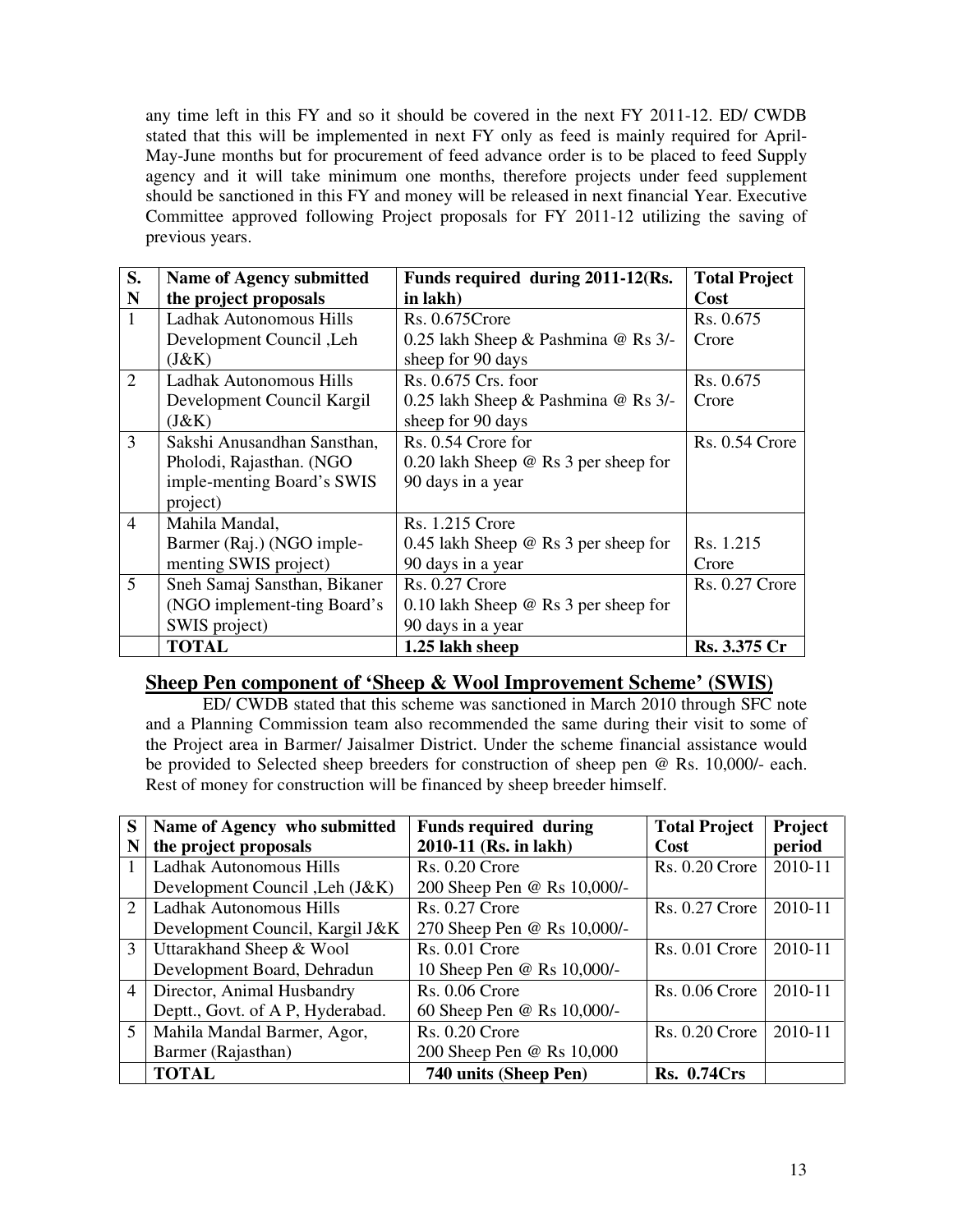#### **Human Resource Development Programme- Participating in IWTO Conference at China and USA by WOOLTEXPRO.**

 On the proposal of participation in IWTO conference, Dy. Secy. (IFW) Smt. Shanta Thampi stated that as per scheme under HRD, only training can be covered and before sanctioning it should be looked into whether IWTO (International Wool Textiles Organization) Conference can be covered under it or not. ED/ CWDB stated that 3 days IWTO conference is very identical to training as there will be lectures on topics like introduction of new technology for the processing of wool, possibilities for development of technology in the area where it requires, international co-operation for the technology including transfer of technology etc. In the conference method\process of the system for procurement, processing, development and marketing of the wool and woolens will also be discussed along with the difficulties arises and remedies for them. In such type of conferences senior level delegation from different countries comes and discussion with them will be very helpful for making development schemes and framing policies for wool sector in India.

 The JS (MOT) & Chairman/ EC was also of the view that participation in these conference will be beneficial and WRA should also be included in one of the conference. And after detailed discussion Executive Committee approved the participation in IWTO conference.

 The Executive Committee also approved the proposal of post facto approval for participation by ED, WOOLTEXPRO as a member of minister level delegation to Australia with sanction of Rs. 5 lakhs in the HRD scheme under International Co-operation.

#### **7. Discussion and approval for increased cost for machinery and contractual service under R&D project in favour of CSWRI.**

 Mrs. Santha Thampi, Dy. Secretary (IFW), MOT stated that increase in the cost of the projects may first be discussed with some experts and comments of them may be placed in the next meeting for approval. After detailed discussion the Executive Committee decided to put up the proposal again in the next EC meeting with reasoned justification for such steep enhancement in project cost within small period of less than one year.

Meeting ended with the vote of thanks to chair.

**\*\*\*\*\***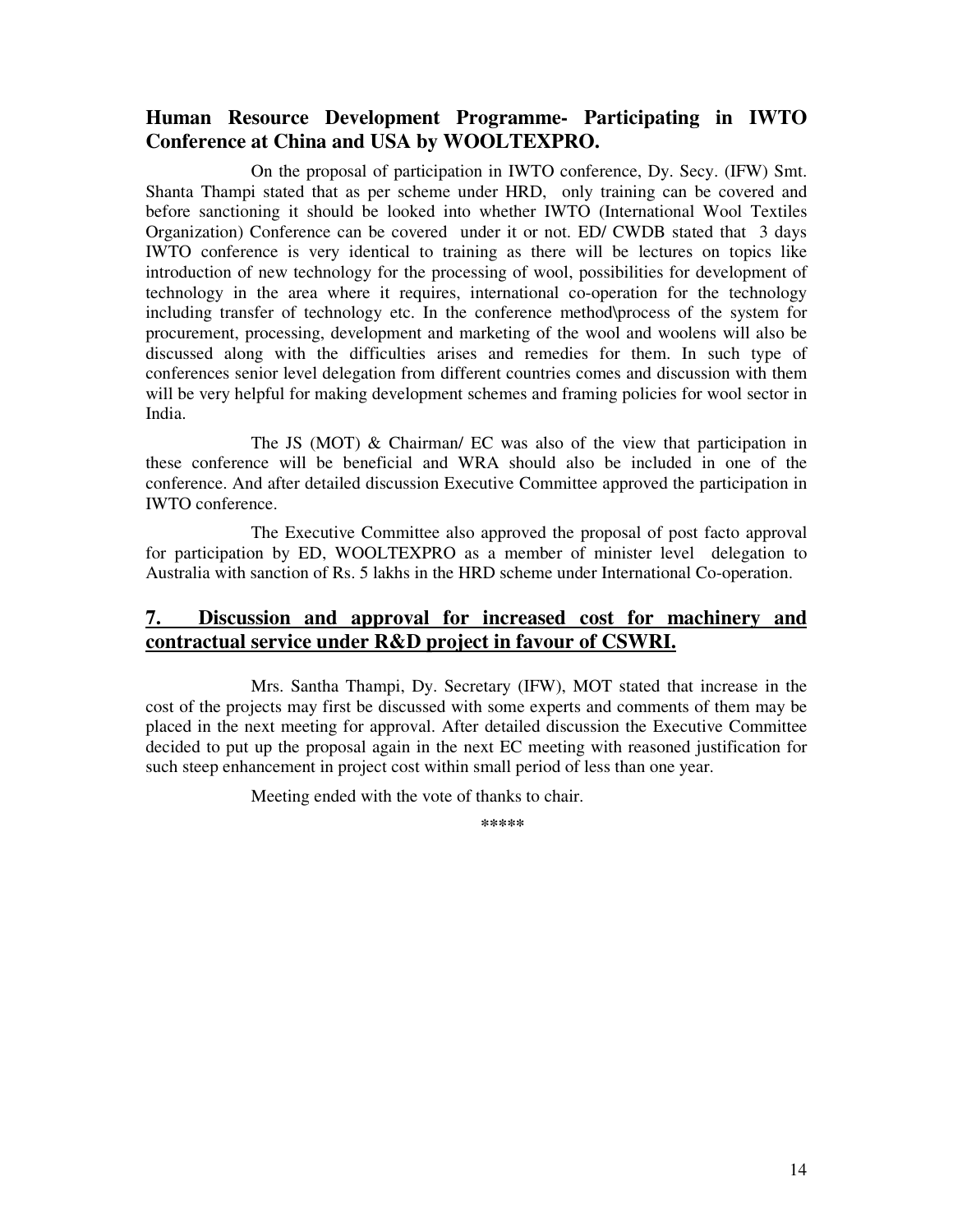## MINUTES OF 18<sup>th</sup> PROJECT COMMITTEE MEETING OF THE CENTRAL WOOL DEVELOPMENT BOARD HELD ON 08-08-2011 AT JODHPUR.

The 18<sup>th</sup> Project Committee meeting of the CWDB was held on 8-08-2011 at 3.00 p.m. at Jodhpur under the chairmanship of Shri K.K. Goyal, Executive Director, CWDB to consider and recommend suitable project proposals to the Executive Committee for necessary approval and implementation during FY 2011-12.

 Following members/representatives of members of Project Committee participated in the meeting:

- i) Shri K.K. Goyal, Executive Director, CWDB
- ii) Shri T.R. Rao, Scientist E-1, Wool Research Association, Thane
- iii) Dr. D.B. Shakyawar, Pr. Scientist, Central Sheep & Wool Research Institute Avikanagar, Via Jaipur, Raj.
- iv) Dr. S.K. Srivastava, Jt.Director, Animal Husbandry Deptt., Govt. of Raj., Jodhpur
- v) Shri Anurag Purohit, Technical Officer CWDB & Member Secretary/ Project Committee.

 Agenda Notes along with project proposals supplied to all the members/representatives of members. The Project Committee examined and discussed project proposals received form different agencies under Angora Wool development scheme, Quality Processing of Wool & Woollen (CFC) and HRD & Promotional Activity (Woollen Expo & publicity) for implementation during current financial year 2011-12.

 After examining each project proposal with regard to their feasibility, project areas, project cost, financial requirement, infrastructure and technical manpower available with the implementing agencies etc. in detail, the observation/recommendation of the Project Committee against each project proposals are as under :

#### 1. Angora Wool Development scheme :

| S.             | Name of Agency               | Project          | Physical      | Require    | Observation/recommendati |
|----------------|------------------------------|------------------|---------------|------------|--------------------------|
| N <sub>o</sub> |                              | Cost(2)          | target -      | ment for   | on of the Project        |
|                |                              | years) as        | Project for   | $1st$ Year | Committee                |
|                |                              | per              | No. of        |            |                          |
|                |                              | scheme           | Families      |            |                          |
| 1.             | Shikhar Handloom &<br>The    | Rs.              | 20 families   | Rs. 6.93   | The Project Committee    |
|                | Handicraft Weavers Welfare   | 10.40            | from banks    | lakhs      | recommended the project. |
|                | Production-cum-sale Coop.    | lakhs            | areas of      |            | 20 beneficiaries will be |
|                | Industrial Society, Nirmand, |                  | River Satluj. |            | covered in two self help |
|                | Kullu.                       |                  |               |            | groups of 10 each.       |
| 2.             | Swati Gramodyog Sansthan,    | R <sub>s</sub> . | 20 families   | Rs. 6.93   | The Project Committee    |
|                | Pithoragarh, Uttarakhand.    | 10.40            | of            | lakhs      | recommended the project. |
|                |                              | lakhs            | Mounsyari     |            |                          |
|                |                              |                  | block area    |            |                          |

#### A. Establishment of Mini Angora Rabbit Farms :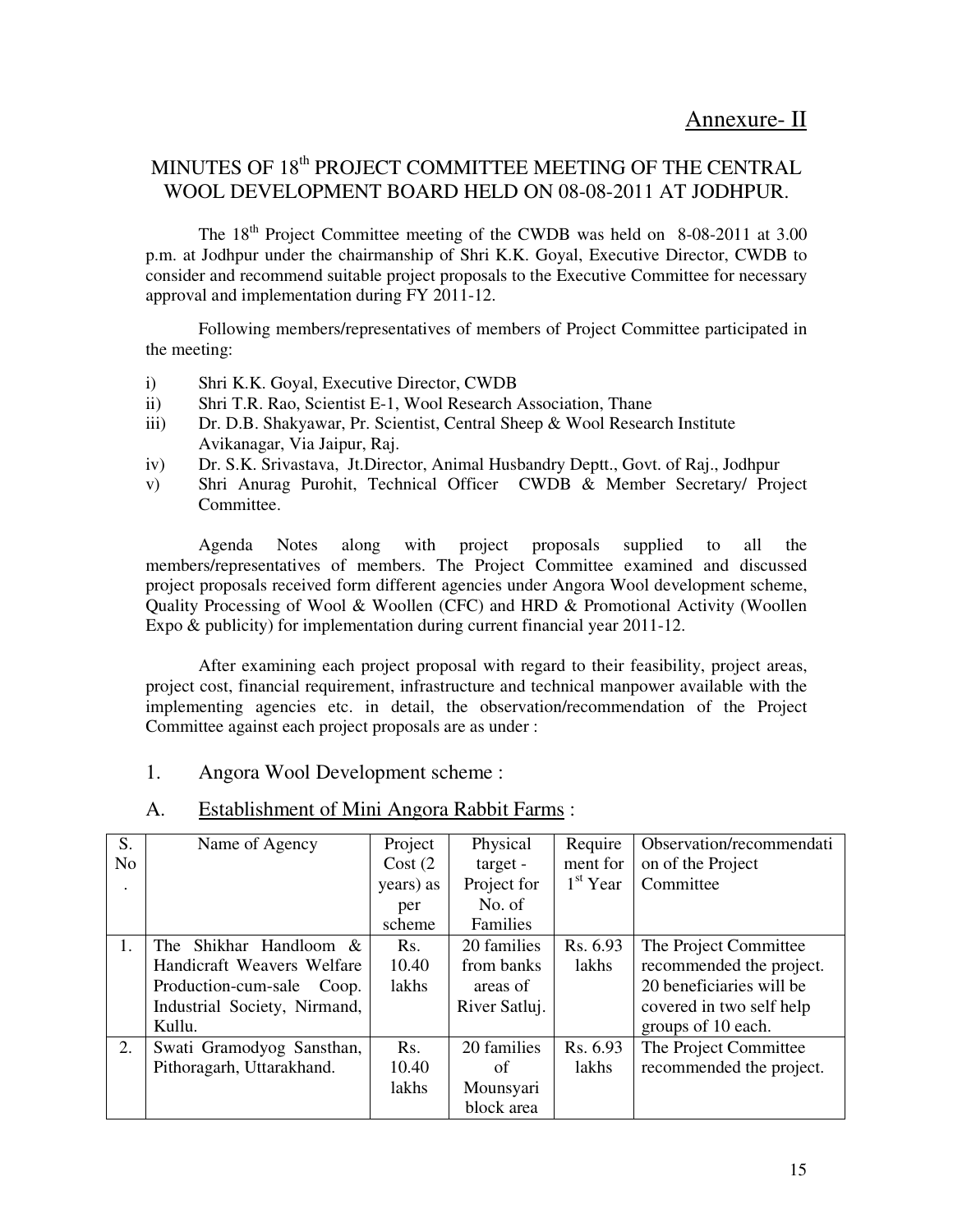| Gramodyog<br>Sewa Kalyan<br>Samiti, Pithoragarh. | Rs.<br>10.40 | 20 families<br>of Didihat | Rs. 6.93<br>lakhs | $-d0$ - |
|--------------------------------------------------|--------------|---------------------------|-------------------|---------|
|                                                  | lakhs        | Block area.               |                   |         |
| Abu Agro Products Co-op.                         | Rs.          | 20 families               | Rs. 6.93          |         |
| Society, Sadar Bazar, Mount                      | 10.40        | at Mount                  | lakhs             | $-do-$  |
| Abu (Raj.)                                       | lakhs        | Abu Sirohi                |                   |         |

# B. Common Facility-cum-Training Centres :

| S.             | Name of Agency                  | Total    | Project for | Requireme    | Observation/recommendati |
|----------------|---------------------------------|----------|-------------|--------------|--------------------------|
| N <sub>o</sub> |                                 | Project  | No. of      | nt for $1st$ | on of the Project        |
|                |                                 | Cost     | trainees    | Year         | Committee                |
|                |                                 |          |             | Grant        |                          |
| 1.             | Shikhar Handloom &<br>The       | Rs. 8.42 | 1 Centre    | Rs. 8.42     | The Project Committee    |
|                | Handicraft Weavers Welfare      | lakhs    | for total   | lakhs        | recommended the project. |
|                | Industrial<br>Society,<br>Coop. |          | 40          |              |                          |
|                | Nirmand, Kullu.                 |          | trainees in |              |                          |
|                |                                 |          | a year.     |              |                          |
| 2.             | Abu Agro Products Co-op.        | Rs. 4.36 | 1 Centre    | Rs. 4.36     | $-do-$                   |
|                | Society, Sadar Bazar, Mount     | lakh     | for $40$    | lakh         |                          |
|                | Abu (Raj.)                      |          | trainees    |              |                          |

# 2. Quality Processing of Wool & Woollen Products :

| SN           | Name of<br>Agency                                                      | Total cost of<br>project                                                                                                | Financial<br>assistance<br>required<br>from                                            | Activity                                                                                                                                                        | Observation/recommendation of<br>the Project Committee                                                                                                                                                                                                                                      |
|--------------|------------------------------------------------------------------------|-------------------------------------------------------------------------------------------------------------------------|----------------------------------------------------------------------------------------|-----------------------------------------------------------------------------------------------------------------------------------------------------------------|---------------------------------------------------------------------------------------------------------------------------------------------------------------------------------------------------------------------------------------------------------------------------------------------|
| $\mathbf{1}$ | M/s<br>Mahant<br>Woollen<br>Mills,<br>Kullu, H.P.                      | Rs. 84.02 lakh.<br>(Cost of<br>machinery,<br>working capital,<br>land $\&$<br>building)                                 | <b>CWDB</b><br>50% of total<br>project cost<br>i.e. Rs.<br>42.01 lakhs.                | Upgradation<br>οf<br>existing<br>unit by setting<br>wool<br>up<br>spinning<br>machinery for<br>processing of<br>scoured wool/<br>wool tops into<br>woollen yarn | Agency have taken CC limit of<br>Rs. 20.0<br>Lakhs<br>from<br>the<br>Himachal<br>Gramin<br>Bank<br>for<br>working capital requirement.<br>The Project Committee<br>recommended the project to the<br>EC for approval subject to<br>submission of no-liability<br>certificate from the bank. |
| 2            | Pure<br>M/s<br>Weave<br>Fashions<br>Ltd.,<br>Pvt.<br>Srinagar<br>(J&K) | Total Rs.<br>102.82 lakh<br>including land<br>& building,<br>machineries,<br>raw material,<br>contingencies<br>$etc.$ ) | Rs. 50 lakh<br>for<br>procurement<br>of<br>machineries<br>at<br>Ranganeth<br>Srinagar. | Scouring $&$<br>Combing for<br>cashmere,<br>marino wool<br>and local<br>wool.                                                                                   | The Project Committee<br>recommended the project to the<br>EC for approval subject to<br>submission of Certificate from<br>the Chartered Engineer be<br>obtained regarding life span of<br>machinery imported.                                                                              |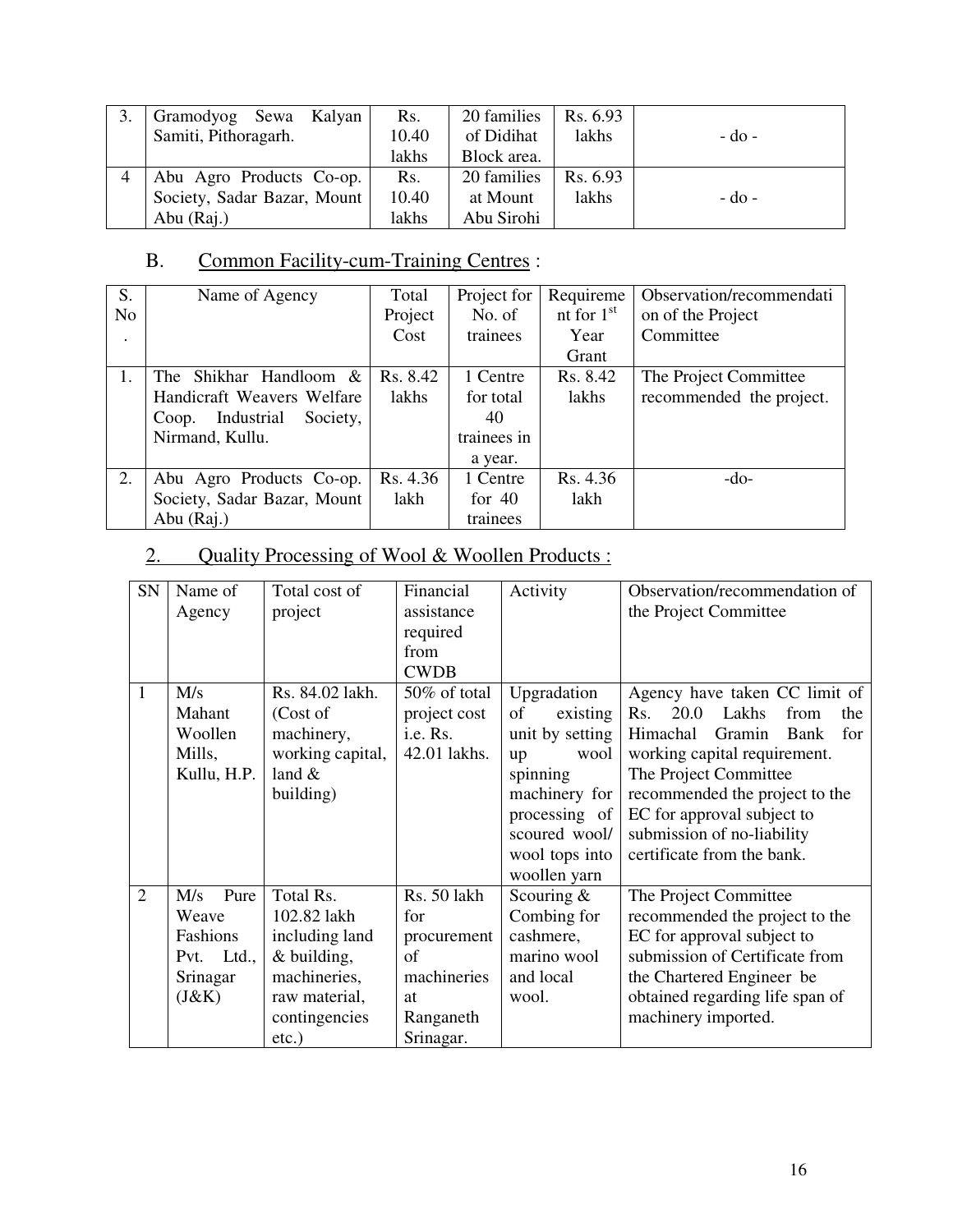#### 3. HRD & Promotional Activities :

#### (i) Woollen Expo :

 The Project Committee discussed the proposals and recommended following proposals to the Executive Committee for approval to organize Woollen Expo by hiring of stalls in reputed Melas and by organizing some independent Expos during current financial year 2011-12. As per decision of  $36<sup>th</sup>$  Executive Committee meeting, the Board will reimburse expenditure upto Rs. 2.00 lakh per Expo for conducting wide publicity campaign to aware public about Board's scheme during Woollen Expo on producing prescribed bills/vouchers against this expenditure. All Implementing Agencies will be paid 50% advance amount to initiate necessary arrangement for Expo as being done in previous years.

| S.<br>N <sub>o</sub> | Name of Implementing<br>Agencies                                                                              | Type of Expo/<br>Hiring                                  | place                                | Date/<br>Period                              | Observation/<br>recommendation of<br>the PC meeting.               |
|----------------------|---------------------------------------------------------------------------------------------------------------|----------------------------------------------------------|--------------------------------------|----------------------------------------------|--------------------------------------------------------------------|
| 1.                   | Executive Officer &<br>General Manager, Udham<br>Prothsan Sansthan, District<br>Industrial Centre, Bikaner.   | Total Expo 14.00<br>Lakh                                 | Medical<br>College<br><b>Bikaner</b> | Dec.,<br>2011                                | The Project<br>Committee<br>recommended/approv<br>ed the proposal. |
| 2.                   | Director, West Zone<br>Cultural Centre, Ministry of<br>Cultural, Udaipur.Raj.                                 | By hiring 50 Stalls<br>(@10,000/-Per<br>Stall)           | Shilpgram,<br>Udaipur.               | $21-30$<br>Dec. 11                           | $-do$ -                                                            |
| 3.                   | Chief Executive Officer,<br>The H.P. State Wool<br>Procurement & Marketing<br>Fedration, Shimla H.P.          | Total Expo 14.00<br>Lakh                                 | Chandigarh                           | $03-12$<br>Dec-<br>2011                      | $-$ do $-$                                                         |
| $\overline{4}$ .     | Punyashlok Ahilyadevi<br>Maharashtra Mendhi va<br>Sheli Vikas Mahamandal<br>Ltd., Gokhlenagar, Pune           | <b>Total Expo</b><br>14.00 Lakhs                         | Pune                                 | $14 - 18$<br>Dec, 2011<br>$(5 \text{ Days})$ | - do -                                                             |
| 5.                   | Gujarat Sheep and<br>Development Corporation<br>Limited, Gandhinagar                                          | Total Expo 14.00<br>Lakhs                                | Ahmedabad<br>Haat,                   | $09-18$<br>Dec.11                            | - do -                                                             |
| 6.                   | Secretery Art and Culture,<br>Government of Goa,<br>Directorate of Art and<br>Culture, Patto, Panaji, Goa     | By hiring 50 Stalls<br>(@10,000/-Per<br>Stall)           | Lokotsav-<br>2012<br>Goa             | $7-16$<br>January<br>2012                    | $-do-$                                                             |
| $\overline{7}$ .     | The National Small<br><b>Industries Corporation Ltd</b><br>(A Government of India<br>Enterprise) New Delhi-20 | Rent of Rs.<br>12,80,156/- for 19<br>Stall of 6 Sqm each | Pargati<br>Maidan,<br>New Delhi      | $14-27$<br>Nov,<br>2011                      | - do -                                                             |
| 8.                   | Joint Director, Udham<br>Prothsan Sansthan, District<br>Industrial Centre, Jodhpur.                           | By hiring 50 Stalls<br>(@10,000/-Per<br>Stall            | <b>Jodhpur</b>                       | N/A                                          | $-do$ -                                                            |